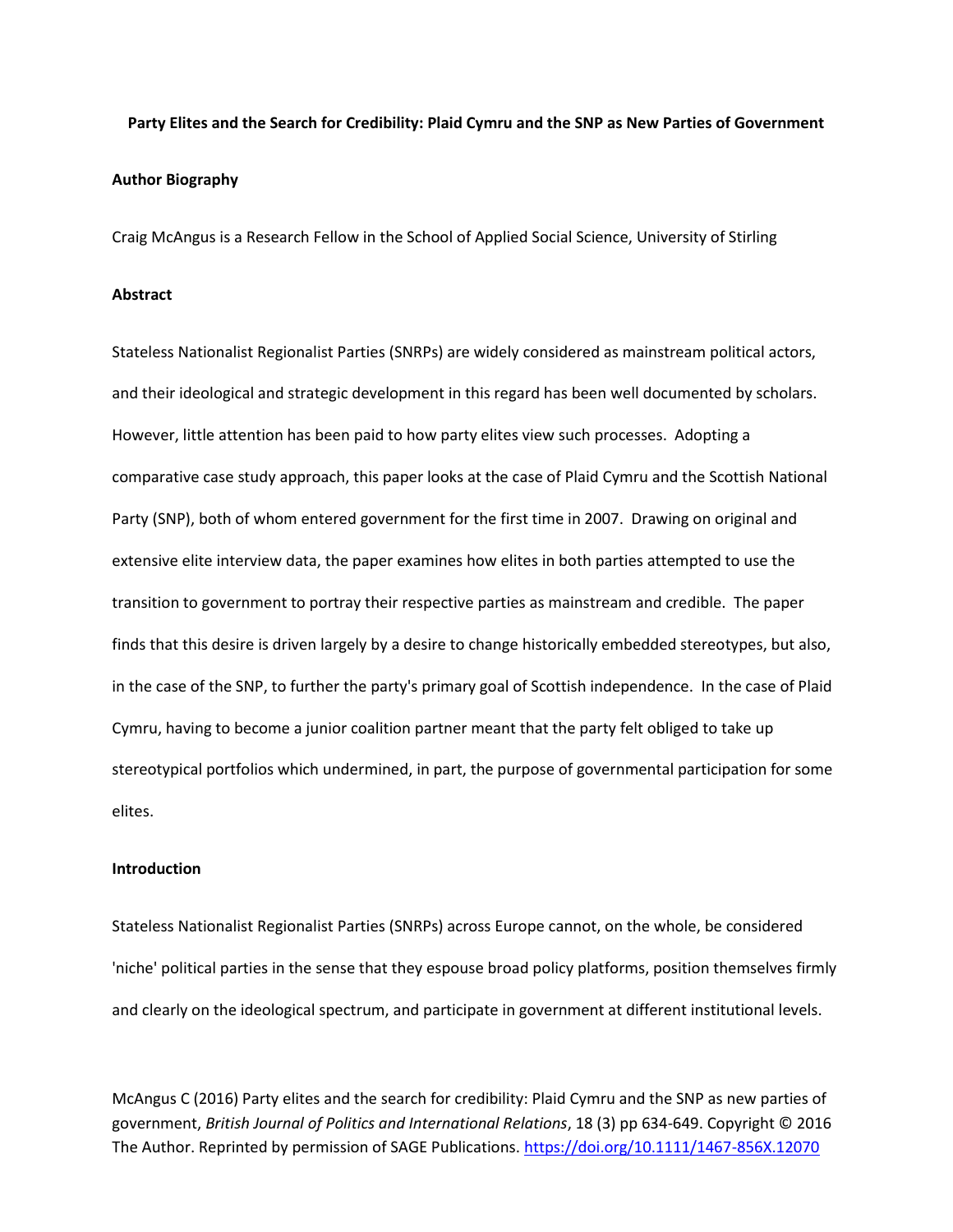Rather than being seen as outsider parties (McDonnell and Newell, 2011), these parties are generally seen as 'mainstream' (Elias and Tronconi, 2011a) and 'normal' (Hepburn, 2009) political actors. Although there are exceptions, Elias and Tronconi (2011: 508) make the point that behaving in this way is a choice that parties make. However, these choices are probably more the embodiment of historical imperatives rather than rational decisions made in the context of new and evolving political circumstances and institutional arrangements. Indeed, according to Ware (1987: 1), political parties are 'the product of a specific historical experience which is not replicated elsewhere' and thus are the products of their own history.

Literature on SNRPs has examined this party family in a comparative manner (De Winter and Türsan 1998; De Winter et al. 2006), their relationship with European integration (Lynch 1996; Elias 2009a; De Winter and Gomez-Reino Cachafeiro: 2002) and more recently on the strategic challenges that new and regionalized 'spaces for politics' (Carter and Pasquier, 2010) bring to this party type (Hepburn, 2009; Jeffrey 2008). Furthermore, a new strand of literature on SNRPs considers their status as parties of government (Elias and Tronconi, 2011a, Toubeau, 2011). Although this extensive body of literature collectively accounts for the development of SNRPs into mainstream actors and parties of government, little attention has been paid to the importance of mainstreaming and governmental participation from the point of view of party elites. It is this gap that this paper aims to fill by assessing how two elites in two SNRPs, Plaid Cymru and the SNP, used the transition into being parties of government as mechanisms to attempt to address and overcome negative stereotypes they believed the public had of their respective parties.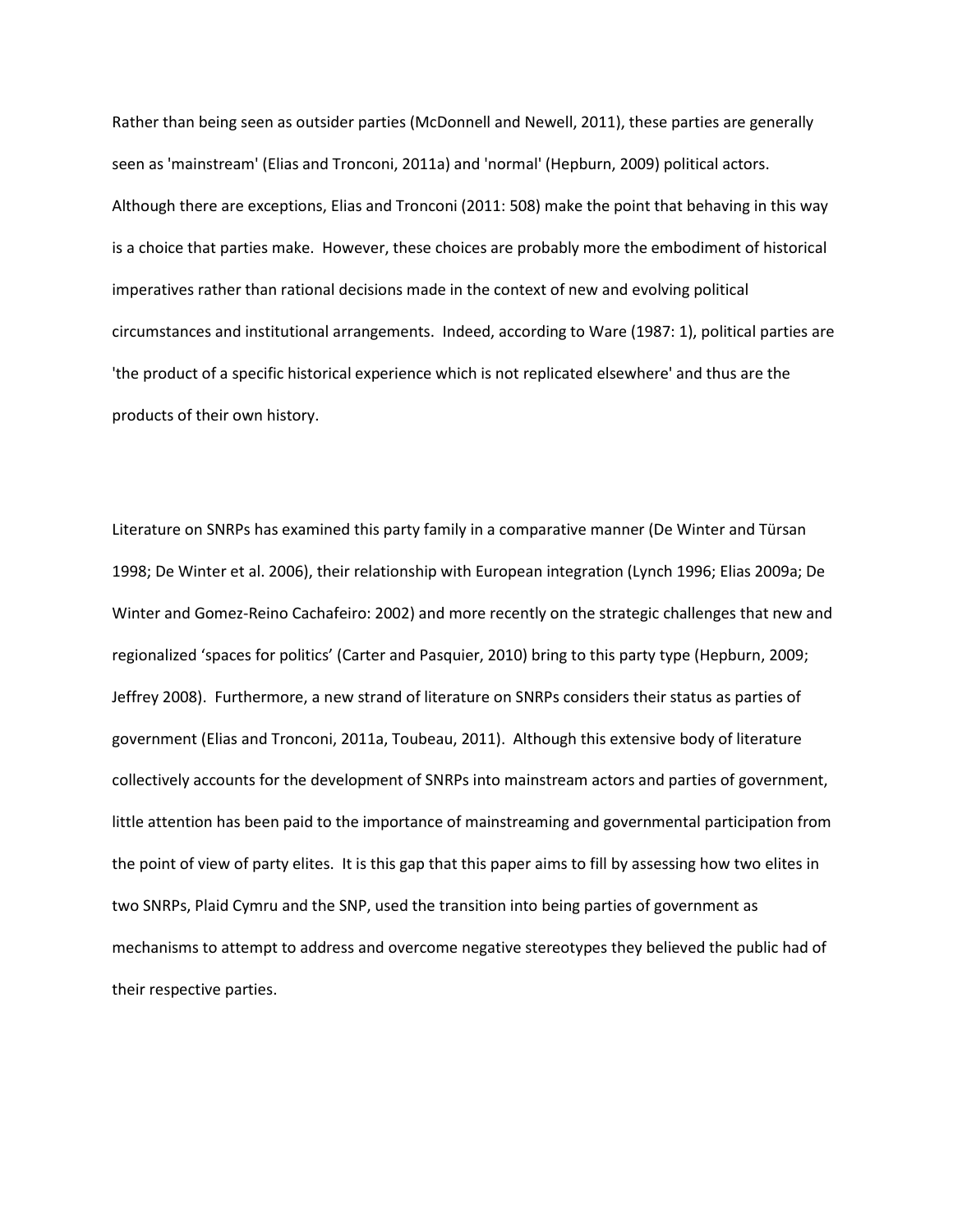Adopting a comparative case study approach (Yin, 2009) and utilising extensive elite interview data, this paper examines the cases of Plaid Cymru and the Scottish National Party (SNP). Both parties provide an interesting and helpful comparison in that they both entered into government for the first time in their respective histories in 2007. The theoretical question will develop a hypothesis which suggests that Plaid Cymru and the SNP would attempt to use governmental status as a mechanism to overcome negative perceptions of their parties. The empirical analysis will then 'test' this hypothesis. The hypothesis will be addressed in the context of further understanding the processes of becoming mainstream and normal political parties by examining what crossing the 'threshold of governance' (Deschouwer, 2008) meant for Plaid Cymru and the SNP.

The paper is organised into four parts. Firstly, a discussion of the relevant theoretical literature is offered which will provide a framework for the analysis. The second section provides a brief overview of the methods and data utilised in this paper. The third section looks at the historical development of both parties under investigation and argues that they became fully-fledged mainstream political actors by the 1960s in order to attract support away from and thus compete with state-wide parties in UK general elections. This section also considers the relevance of the creation of the National Assembly for Wales (NAW) and the Scottish Parliament. The fourth section provides the empirical analysis, and focuses on elite views regarding the relevance of governmental participation for both parties. As this section will show, governmental participation, according to party elites, was a key mechanism for achieving credibility amongst the electorate and overcoming stereotypes that party elites felt that the electorate held. In the case of Plaid Cymru specifically, governmental status was a mechanism that, for some elites, could be used to educate some elements of the party that were sceptical of taking up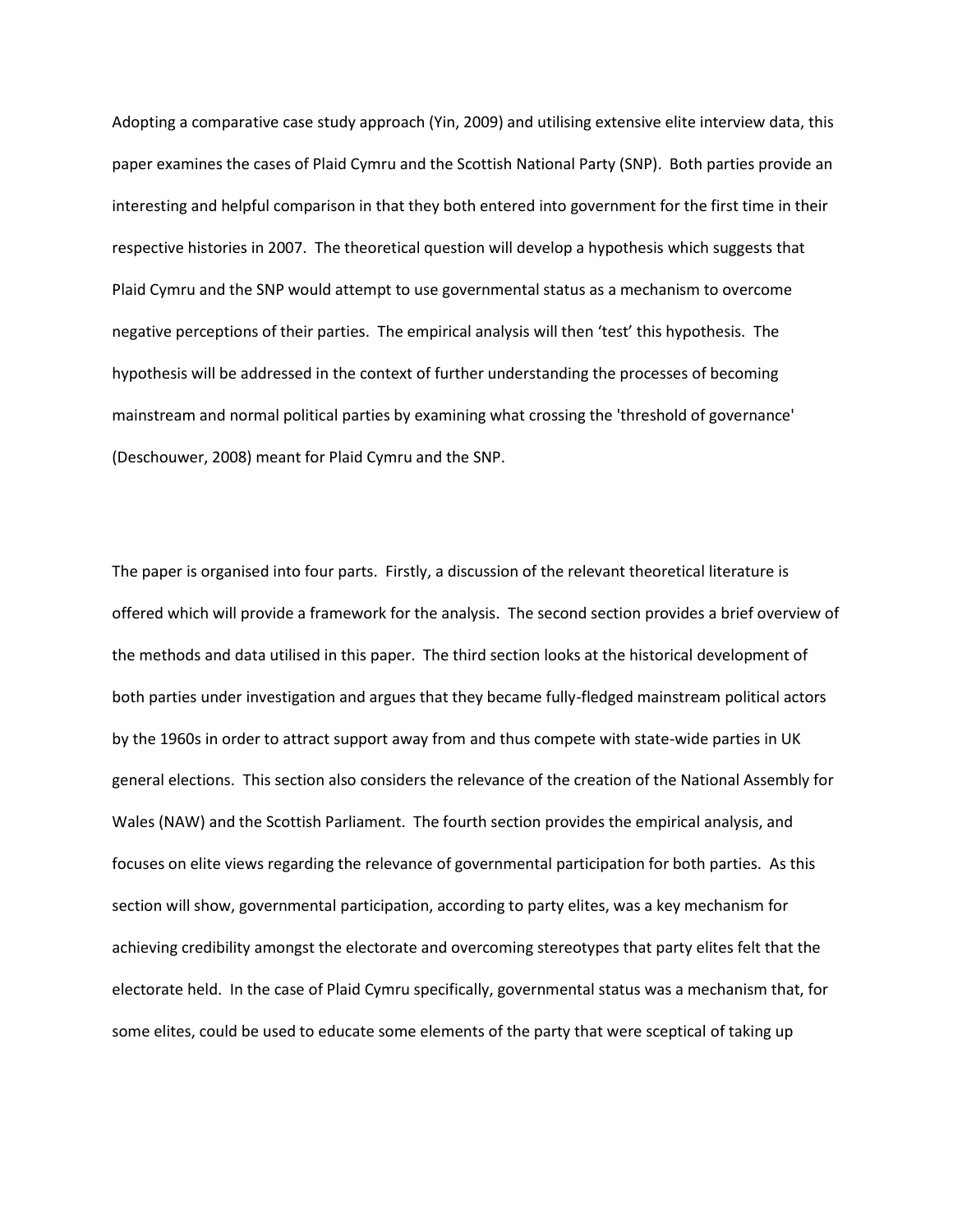office, while for the SNP government was perceived as a necessary step in Scotland becoming a more self-confident nation on the route to independent statehood.

## **Party elites and the use of government as a mechanism for promoting credibility**

In the introduction to a special edition of Regional and Federal Studies, Hepburn (2009) adopts the analogy 'niche to normal' to describe the development of SNRPs. In their formative years, according to Hepburn (2009: 489), these parties would claim 'ownership' of the singular issue of territory before 'thickening' (cf. Freeden, 1998) their ideological profile over time in order to electorally compete with state-wide parties and thus, presumably, become 'normal'. According to Meguid (2005: 374-348), niche parties reject class-based politics, rely on novel issues that do not coincide with existing lines of political division, and adopt policies on a limited number of issues. Hepburn (2009: 485) rightly criticises research that includes SNRPs in this category simply based on an overriding emphasis on their demand for self-government (see Adams et al, 2006 and Wagner, 2012). In short, if SNRPs were 'niche' actors in the past, the creation and extension of layers of multi-level government, particularly sub-state electoral arenas, has certainly cemented their status as 'normal' today. In the case of Plaid Cymru and the SNP however, both parties became normal political actors decades ago as will be discussed in the historical background section.

The notion of 'niche to normal' cannot be considered a theory since it does not predict nor explain the development of SNRPs. However, it is useful as a broad analogy in the sense that it implies some sort of 'journey' that SNRPs embark upon throughout their lifespan. Indeed, literature on party development draws upon the notion of a developmental journey to analyse different phases of a party's lifespan. For example, Pedersen's (1982) 'party lifespan' and Sartori's (1976) 'potential' model invoke similar yet more intricate approaches. Following from Pedersen and Sartori, Deschouwer (2008) develops a more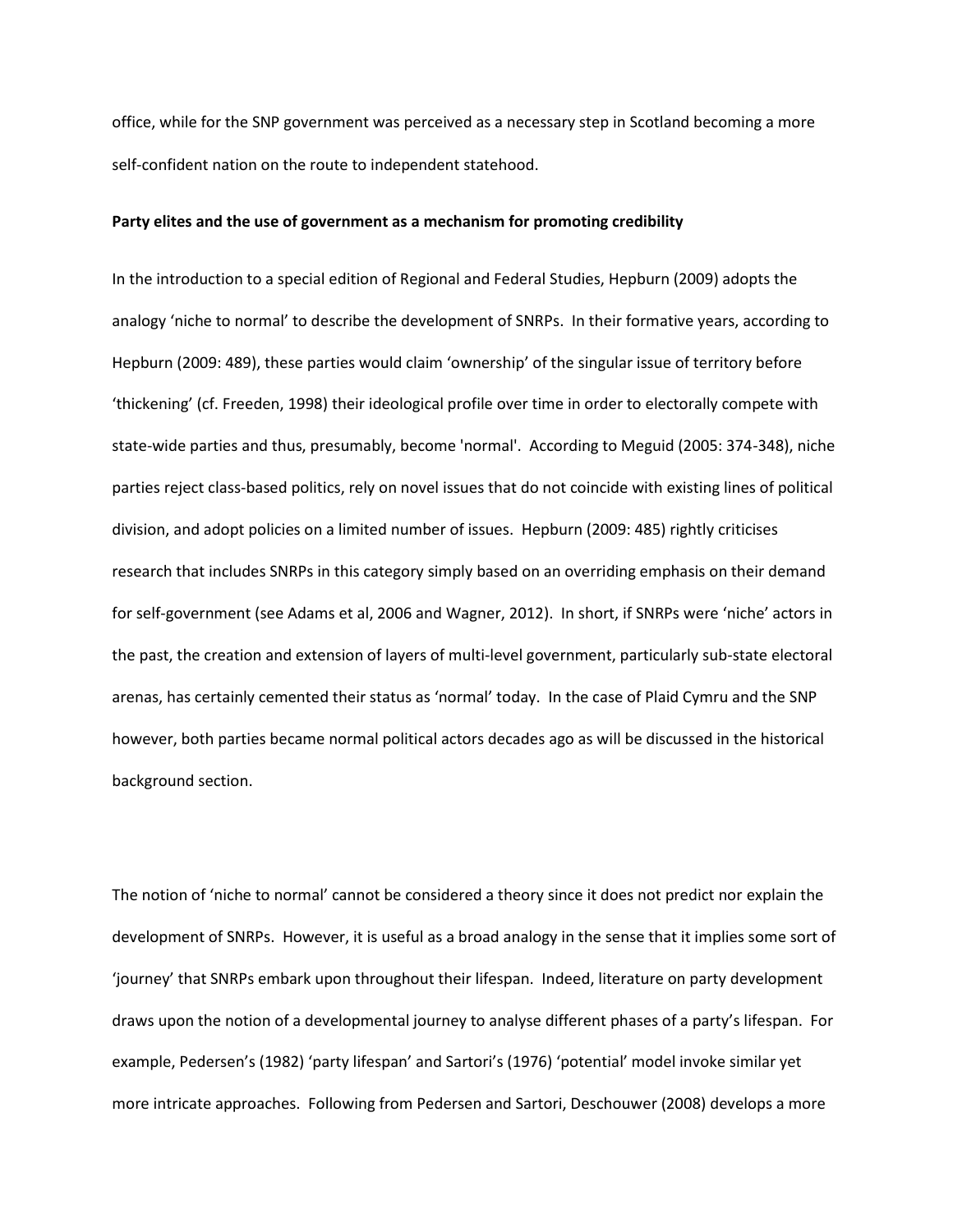intricate model which uses Sartori's 'blackmail potential' and 'coalition potential' as a way to differentiate between different aspects of Pedersen's 'threshold of relevance', whilst adding a further step on the journey: the 'threshold of governance'. Elias and Tronconi's (2011b) compilation of SNRP case-studies, for example, adopts Deschouwer's integrated (see table 1) approach for the analysis of the lifespan of a range of SNRPs in Europe. Hepburn's analogy of 'niche to normal' is not vastly different in terms of general principle but does lack the detail required of a theoretical framework.

# **Table 1: Deschouwer's (2008) integrated party lifespan model (as shown in Elias and Tronconi, 2011b)**

| i) Threshold of declaration: a group declares that it will participate in elections;                       |
|------------------------------------------------------------------------------------------------------------|
| ii) Threshold of authorisation: the party fulfils the legal regulations and other requirements in order to |
| be able to participate in elections;                                                                       |
| iii) Threshold of representation: the party is able to gain seats in parliament;                           |
| iv) Threshold of relevance: the presence of the party in the party system affects existing patterns of     |
| party competition, either due to impact on government policy output or government formation                |
| iv-a) blackmail potential: when a party forces other political parties to respond to it;                   |
| iv-b) coalition potential: a party is seen as possible governing coalition partner;                        |

v) Threshold of governance: when a party enters government

In stating that SNRPs are no longer niche actors, Hepburn does not then go on to outline with any clarity what being 'normal' actually means. Indeed, the definition of 'normal' is taken for granted in the sense that it means, basically, not 'niche'. SNRPs take up a position on the left-right scale, promote policies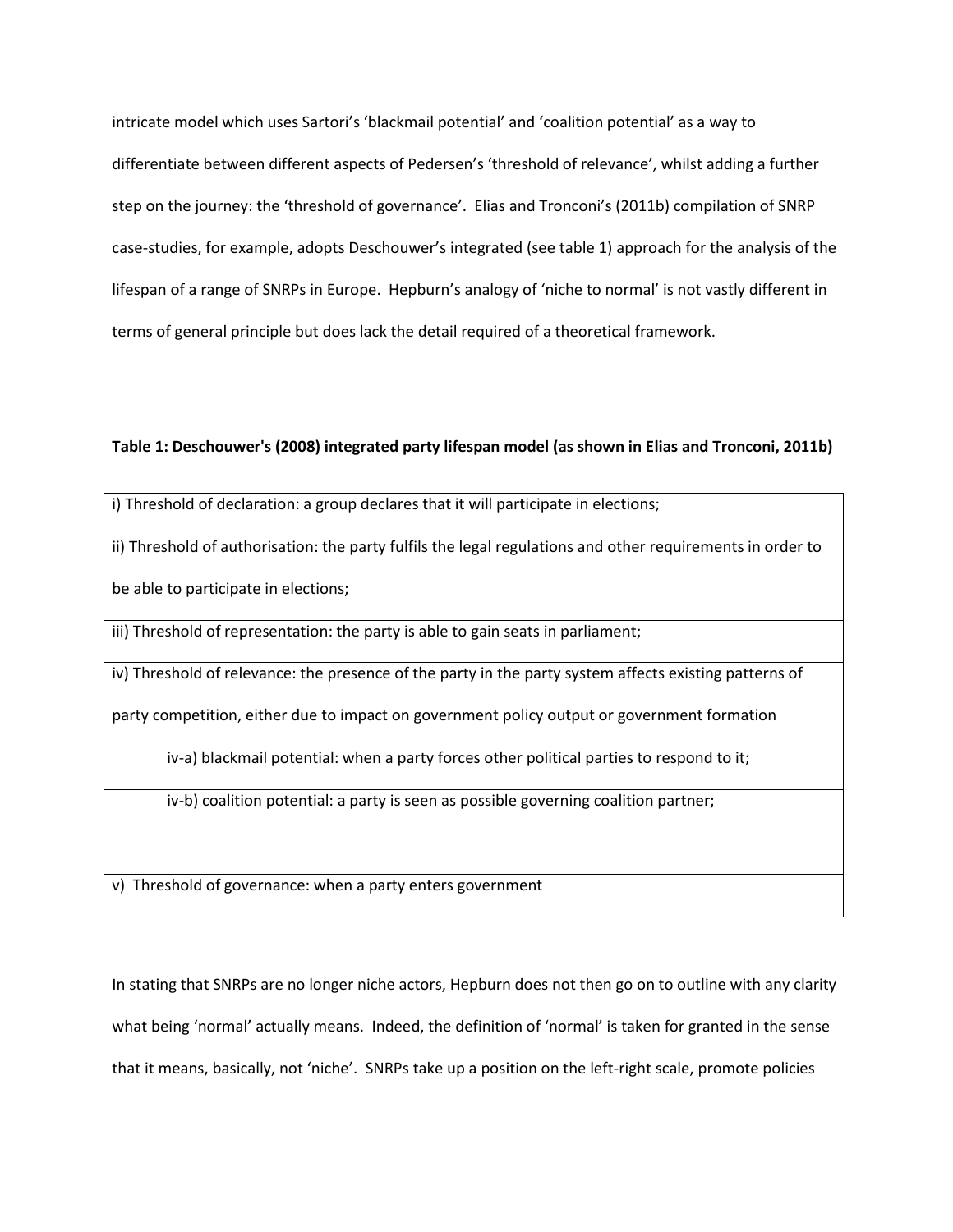that can be considered 'mainstream', and promote wide-ranging policy platforms that certainly cannot be considered 'limited'. Elias and Tronconi's (2011a) contribution pushes the field forward in this regard by offering an analysis of SNRPs as parties of government. One of their key conclusions is that SNRPs in government face very similar pressures as those that their state-wide counterparts face. In this respect, the experience of government and the different strategic trade-offs (Strøm and Müller, 1999) experienced by SNRPs does little to differentiate them from other party types. These findings suggest that what is 'normal' for an SNRP is 'normal' for a non-SNRP.

Elias and Tronconi (2011a) do make one qualification however. In some cases, the pressures of government become more acute for an SNRP that is experiencing government for the first time. Indeed, literature on parties that go into government for the first time (Bolleyer, 2008; Deschouwer, 2008) predicts that these parties will be susceptible to a range of vulnerabilities given that government is an entirely new experience and can represent an end to the party's previous status and identity, signalling almost a brand new party (Deschouwer, 2008: 5-6). Of course, this applies to any party entering government for the first time. However, the notion of 'vulnerabilities' has been discovered in research focussing on SNRPs. According to McAngus (2013), Plaid Cymru experienced significant organisational vulnerabilities and struggled to formulate a coherent vote-seeking strategy as a junior coalition partner, a status that Buelens and Hino (2008) suggest often leads to electoral setbacks. Indeed, Plaid Cymru lost 4 seats at the 2011 Welsh election and took up opposition status once again. This fate was not shared by the SNP, who were able to build on their first term in office as a single-party minority government and win a majority of seats at the 2011 Scottish election (Johns et al, 2013).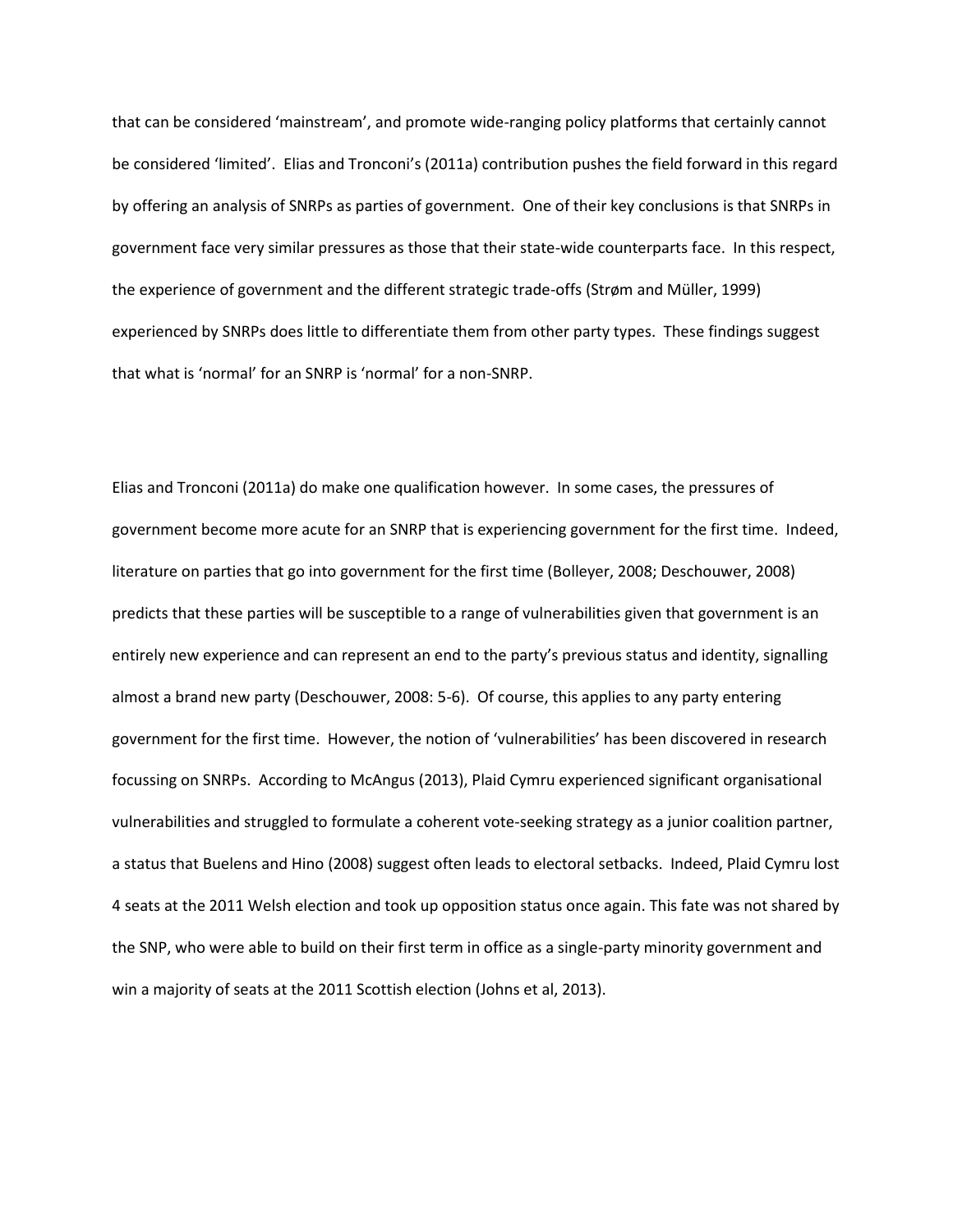The fact that Plaid Cymru and the SNP entered government for the first time in 2007 is a crucial one. Despite having becoming mainstream actors decades before, as the next section will illustrate, entering into government for the first time is a major milestone in the history of a party. Indeed, it can only happen once. Therefore, the response of party elites to this new status is likely to stem from the obvious but nonetheless crucial fact that the party has never experienced something quite like this before. In this respect, the experience and understanding of elites of SNRPs like Plaid Cymru and the SNP is likely to be no different to any other party type that happens to cross this Rubicon. However, SNRPs are somewhat different from other party types in that they hold clearly definable and distinct 'primary goals' (Harmel and Janda, 1994) that override other policy areas (cf. Duncan, 2007: 71). Indeed, Müller-Rommel (1998: 18) defines SNRPs as 'parties that refer to geographically concentrated minorities which challenge the working order, even the democratic order, by demanding recognition of their cultural identity'. In addition, SNRPs articulate discontent at the constitutional status quo of their 'territory', advocating anything from cultural autonomy to national independence (Rokkan and Urwin 1983: 141). In this respect, it would be expected that the transition to government and how elites understand and articulate the significance of such an event would include, at the very least, a link to the primary goal of the party. Both Plaid Cymru and the SNP both advocate independent statehood for Wales and Scotland respectively as their primary objectives (Plaid Cymru, 2013; SNP; 2009), with Plaid Cymru also committed to 'a bilingual society by promoting the revival of the Welsh language' (Plaid Cymru, 2013).

The fact that the parties under investigation advocate independent statehood means that they pose a significant threat to the territorial integrity of the UK, as well as presenting an even greater threat to state-wide parties that goes beyond simple electoral competition. For this reason alone, it has been a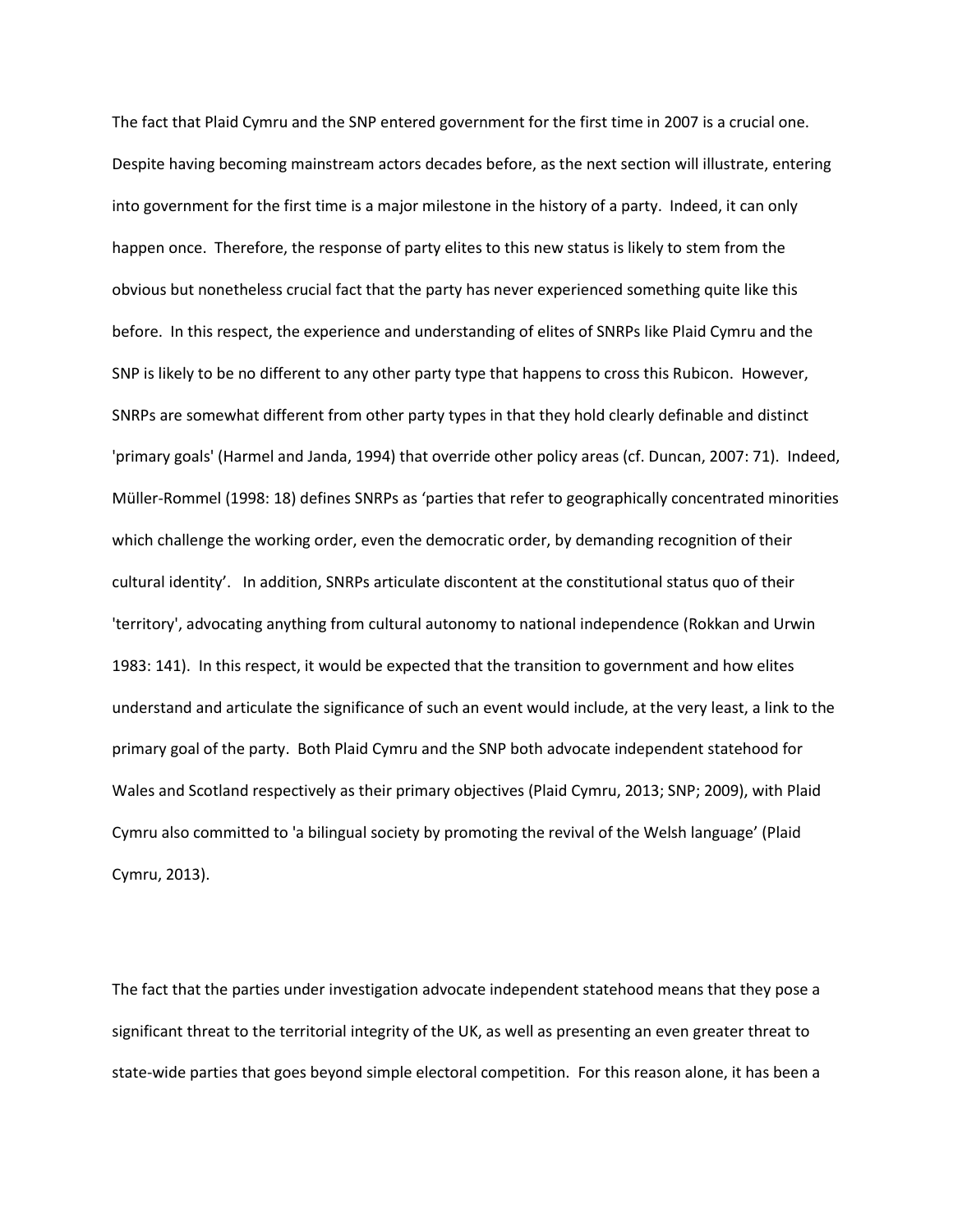rational response for state-wide parties to ridicule and attempt to humiliate these parties in order to portray them as extreme, incompetent and unfit to hold public office to the electorate. Indeed, research by Rahn (1993) shows that stereotypes that individuals hold about particular parties can have an extensive influence on how they process information. Literature on framing (Druckman, 2001) also suggests that the amount of trust and credibility apportioned to a source of information is likely to affect how successfully that source can favourably frame an issue. Therefore, as well as the process of actually becoming credible in policy and strategy terms, something that can be empirically assessed and somewhat 'measured' from an outside perspective, the process of becoming a government for the first time is likely to be a mechanism that a party will use to rectify some of these perceived perceptions of themselves. As well as using governmental office in an instrumental sense (Strøm and Müller, 1999: 6) to legislate on primary goals and set a favourable agenda for further constitutional reform (Elias and Tronconi, 2011a; Toubeau, 2011), the process of changing perceptions of the party involves using what Strøm and Müller (1999: 6) describe as the 'intrinsic' value of public office. The hypothesis of this paper is, therefore, is thus: Plaid Cymru and the SNP will attempt to use governmental status as a mechanism to overcome negative perceptions of their parties that they believe exists.

Following the next section, which outlines the methodological approach used in this paper, a brief historical overview of both parties will be provided. The purpose of this section is to highlight that both parties did indeed become mainstream and normal actors decades before entering into government. The processes leading to these developments were different in both parties, but the desire to compete with the state-wide parties at UK general elections is one that is shared. Indeed, as the empirical section will show, entering into government offered an opportunity for elites to dispel myths and perceptions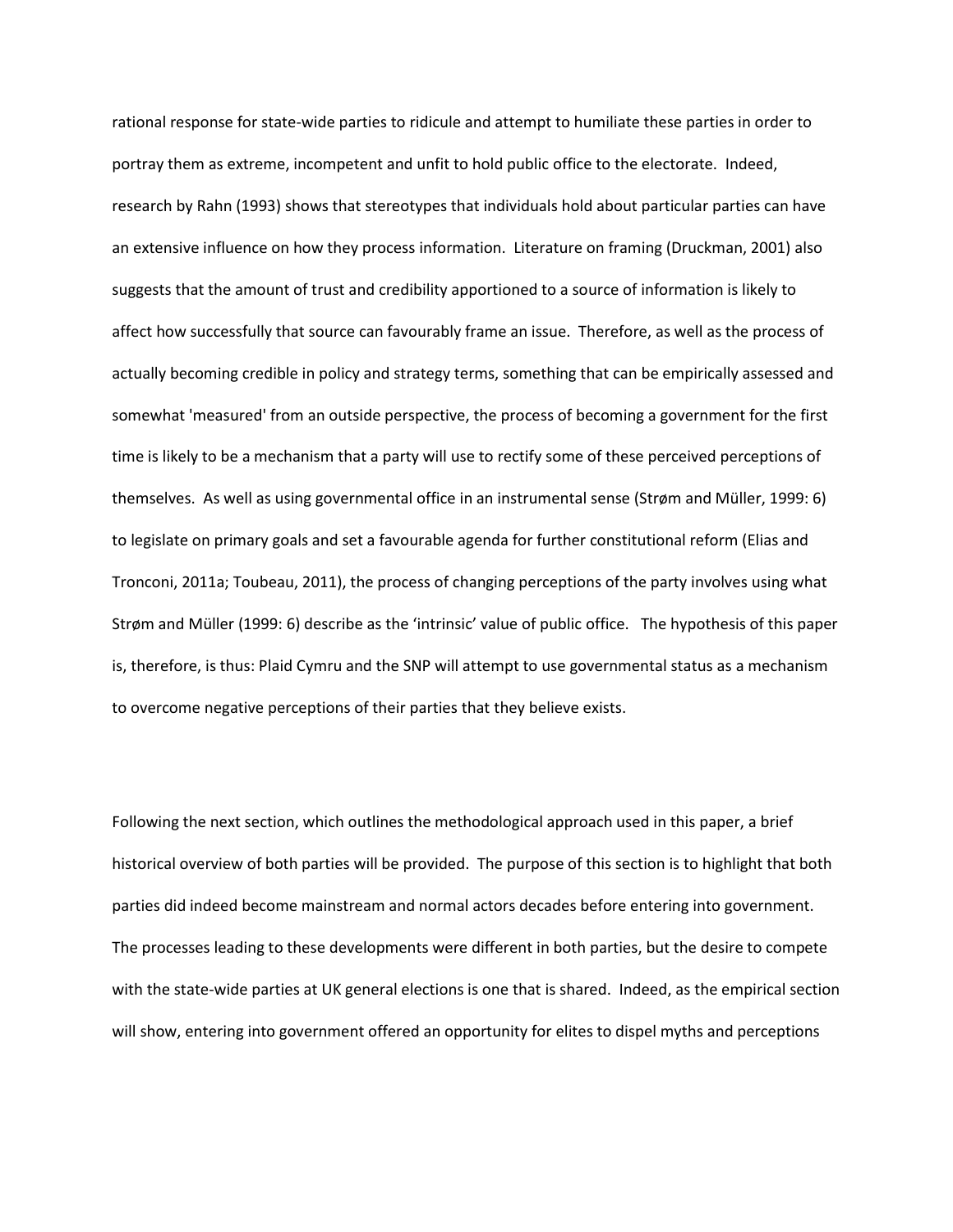about their parties, examples of which are offered at this point, that perhaps prevented them from being seen as 'mainstream' and 'normal' in the eyes of a sceptical electorate.

#### **Methods and Data**

The paper adopts a comparative case study approach as its broad research design (Yin, 2009). The bulk of the empirical analysis is based upon interviews with Plaid Cymru and SNP elites, as well as appropriate documentary data for triangulation when possible (Scott, 1990). The interviewees consisted of Plaid Cymru Members of the NAW (AMs), SNP Members of the Scottish Parliament (MSP) who were approached for interview because of their unique insight (King and Horrocks, 2010; Weiss, 1994). A number of the interviewees in both parties are, on in Plaid Cymru's case were, senior government ministers. The Plaid Cymru interviews were carried out in September and October 2011, whilst the SNP interviews were carried out between August 2011 and July 2012. A total of 15 interviews are drawn upon, eight from the SNP and 7 from Plaid Cymru. All interviewees were granted anonymity, and reference to each interview is given by the general position of the interviewee.

# **Becoming mainstream political actors**

Plaid Cymru was formed in August 1925 by a complex aggregate of individuals representing different organisations with the common goal of establishing a Welsh government (McAllister, 2001: 23). The party was born into a Wales of political, industrial and social turmoil and was itself a by-product of that turmoil (Davies, 1983: 3). The SNP began its life a decade later in April 1934; the result of an amalgamation between the National Party of Scotland (NPS) and the Scottish Party which were themselves the products of a patchwork of pre-existing political organisations, such as the Scottish Home Rule Association and the Scots National League (Finlay, 1994; 2009). Both organisations had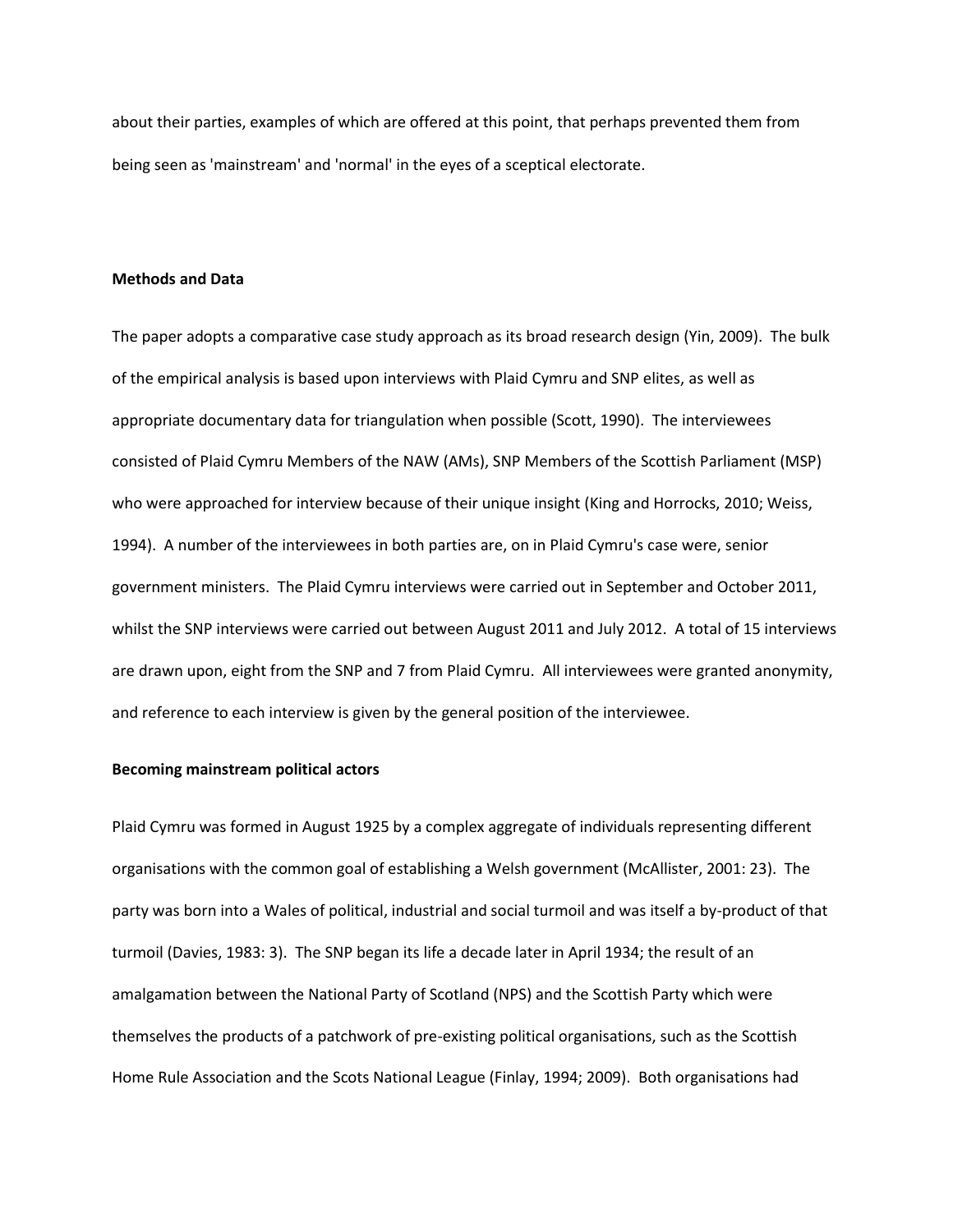difficult beginnings, the most pressing issue for both being financial survival and the ability to stand candidates for elections. Furthermore, both organisations had strategic and existential issues to contend with. Davies (1983: 261) argues that labeling Plaid Cymru a political party before the end of the Second World War was a misnomer, and that it existed as little more than 'an educational/cultural movement' during the 1920s and 1930s. Similarly, Finlay (1994: 251) argues that the development of the Scottish nationalist movement between 1919 and 1942 was coloured by divisiveness and a lack of coherence over its ultimate purpose. However, the 1940s saw both parties begin to develop political parties.

In 1945, Gwynfor Evans took up the presidency of Plaid Cymru, and remained in this position for an impressive 37 years. It was this period that represented the most definitive shifts in terms of modernisation and party development (McAllister, 2001: 63). Despite some calls from elements in the party in the 1960s that 'electoral politics be abandoned in favour of non-constitutional modes of action as a more effective means of advancing the cause of Welsh nationalism' (Elias, 2011: 261), the post-war period represented a period where Plaid Cymru adopted a broad policy profile in order to compete electorally across Wales. According to McAllister (2001: 159), the party 'only began to clarify its precise blueprint in earnest during the 1970s' when the party had a consistent but limited presence in terms of seats in the UK's House of Commons. Another significant development occurred in 1962 when Saunders Lewis, former president of the party, made his famous 'fate of the language' radio address which facilitated the creation of Cymdeithas yr Iaith Gymraeg (the Welsh Language Society) who exist to this day as a pressure group concerned with the protection and promotion of the Welsh language. The creation of this group meant that Plaid Cymru could 'scale down its own campaigns for the language and develop more fully other policies related to the goal of self-government', as well as wider economic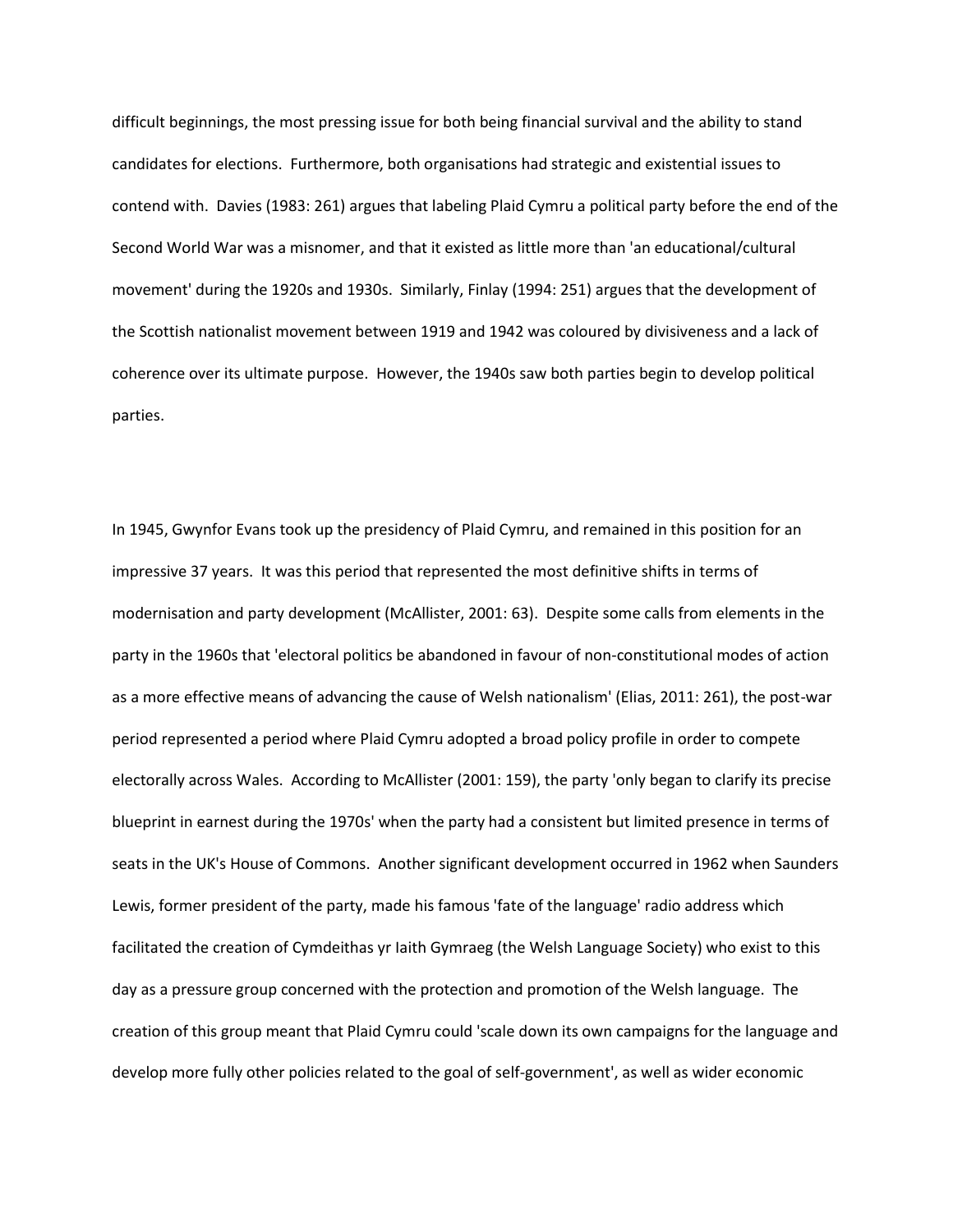concerns (McAllister, 2001: 104). By the 1970s, Plaid Cymru could be described as a mainstream, normal political actor in the sense that it had adopted a wide-ranging policy profile and competed on existing lines of political division.

Despite these mainstreaming processes, a key problem for Plaid Cymru was creating a narrative that could resonate throughout the whole of Wales. The eminent Welsh historian, John Davies (1993: 500) claimed that defining a common Welsh experience in the 20th century was akin to an exercise in metaphysics, largely due to the lack of a Welsh sense of institutional difference compared to the rest of the UK. Historically, the Welsh language and non-conformity with the established Church of England has made Wales 'different' (Davies, 1993: 168; Mitchell, 2009: 8), and Plaid's electoral strength emanated from constituencies in North and West Wales which still had a high proportion of Welsh speakers. Dafydd Elis-Thomas, party president from 1984 to 1990 was convinced that, for Plaid to succeed, the party needed to create nothing less than a 'new political tradition' in Wales (Evans, 2008: 440) and embrace politics of the 'New-Left'. This period saw Plaid Cymru become a popular political option for feminists; LGBT rights activists; environmentalists and other radical elements in Welsh society (McAllister, 2001: 79-81, Van Atta, 2003). Elis-Thomas wanted to develop Plaid Cymru into a party that would compete with Labour, and in this sense the party has certainly developed into a party that can be firmly placed on the left of the political spectrum. Indeed, Sandry (2011) argues that Plaid Cymru is more of a socialist party than a nationalist one, and in this sense the party cannot be described as a 'niche' political actor. However, despite these developments, analysis of interview evidence will show that Plaid Cymru is still a party that cares deeply about the stereotype that it is a party for Welsh speakers (McAngus, 2014b: 91-95), and part of its internal transition to the status of government was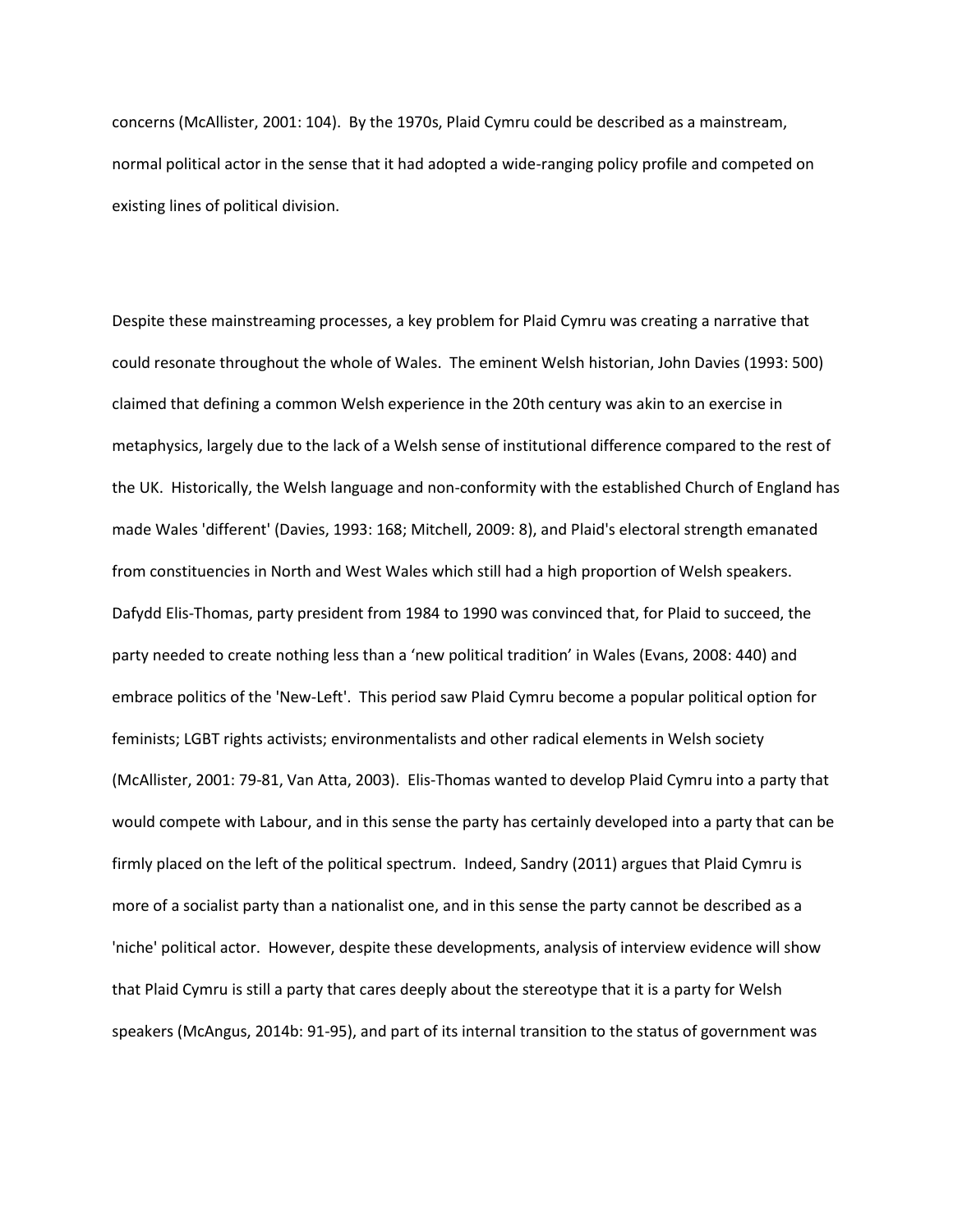concerned with challenging some of these stereotypes. However, the ministerial portfolios that it decided, or indeed was compelled, to take meant that this process was somewhat hampered.

In 1942, John MacCormick, one of the co-founders of the SNP, split from the party to set up the crossparty 'Scottish Convention' in an attempt to achieve home rule for Scotland through working with other parties as a pressure group (Finlay, 1994: 230-231). By leaving the party, MacCormick solved a major and divisive strategic debate within the party's leadership and allowed the SNP to begin its development into a more modern party organisation under the guidance of the party's new Secretary, Robert MacIntyre (Finlay, 1994: 234). The party struggled throughout the 1950s in both electoral and financial terms (Lynch, 2013). By the 1960s, the party was beginning to turn the corner in electoral terms but was still reticent in terms of adopting a distinct position on the left-right spectrum (Lynch, 2009: 623-624). The 1960s did see, however, the party begin to develop policies on a wide-range of issues (Lynch, 2013: 109-110), although it wasn't until the 1970s that a deliberate push was made to forge those policies into a coherent ideological whole (Mitchell, 1996: 207). The SNP's 1974 general election manifesto made explicit reference to social democracy, and by the early 1980s the party was describing itself as a moderate, centre-left party (Lynch, 2009: 624). Recent research of the SNP's membership shows that it is indeed a party that is firmly on the centre-left of the ideological spectrum (Mitchell et al, 2012).

Unlike Plaid Cymru, the SNP does not have any firm attachment, real or perceived, to aspects of Scottish culture. There were periods in the party's early history, and indeed in the early 1980s, when 'extreme' groupings concerned with aspects of Scottish heritage and genealogy were active, but these elements were always excluded from the party. Indeed, the SNP is a party that very much promotes a civic conception of Scottish nationalism (Van Der Zwet, 2012). Significant divisions in the party occurred in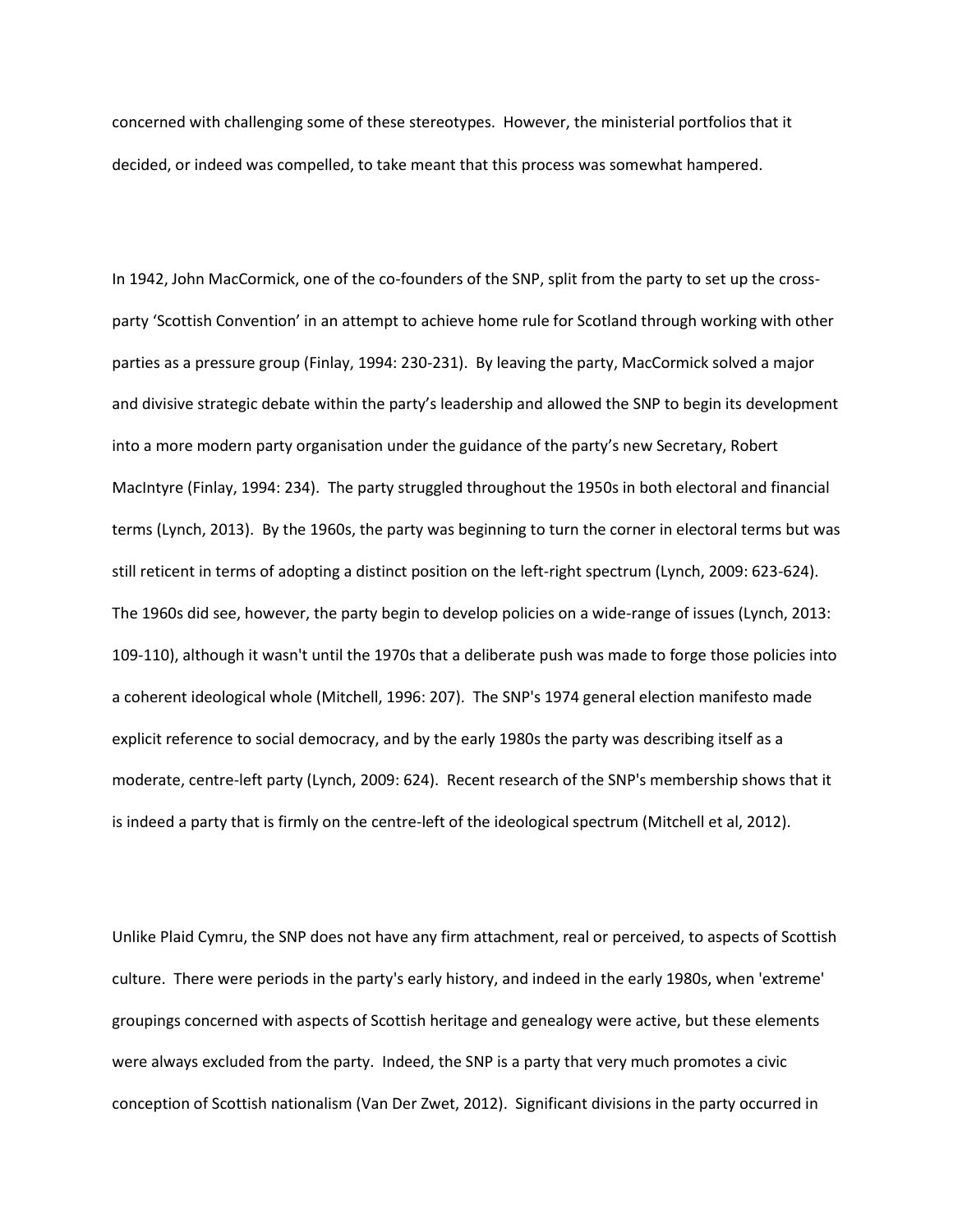the 1970s regarding the reasons for the party's electoral successes in that period. The SNP's 11 MPs after the October 1974 general election had largely been elected in Conservative seats, but the party's National Executive was largely left-wing and saw the potential of the SNP in traditional Labour heartlands (Lynch, 2013: 140) where, despite not winning many seats, had come second in many of them (Mitchell, 2009b). From the 1980s, the SNP has been firmly placed on the centre-left and has promoted itself as the natural alternative to the Labour party. Indeed, the two parties remain very close ideologically, with the constitutional status of Scotland being the main dividing line between them (Wheatley et al, 2012). Therefore, the SNP has certainly not been a niche party for decades given its ideological positioning, broad policy profile and engagement with normal lines of political division.

## **Adapting to devolution**

Referendums were held in both Wales and Scotland in 1997 asking whether or not devolved should be granted. Both referendums were successful, although the result in Wales was exceptionally close. The type of devolution that was offered differed quite substantially: while the Scottish parliament had legislative freedom over a significant range of domestic policy, the NAW had a much weaker form of devolution in that it could only amend primary legislation. Nevertheless, the creation of both of these institutions radically transformed the opportunity of both Plaid Cymru and the SNP overnight in the sense that both parties could now seriously entertain the idea of becoming parties of government at the sub-state level.

Both parties performed well at the inaugural devolved elections. The SNP won 35 of 129 seats, whilst Plaid Cymru did even better by winning 17 of 60 seats. At the next round of elections in 2003, both parties struggled, with the SNP losing 8 seats and Plaid Cymru losing 4. Plaid Cymru entered the NAW with the aim of influencing policy-making in the new institution. However, the party fell short of its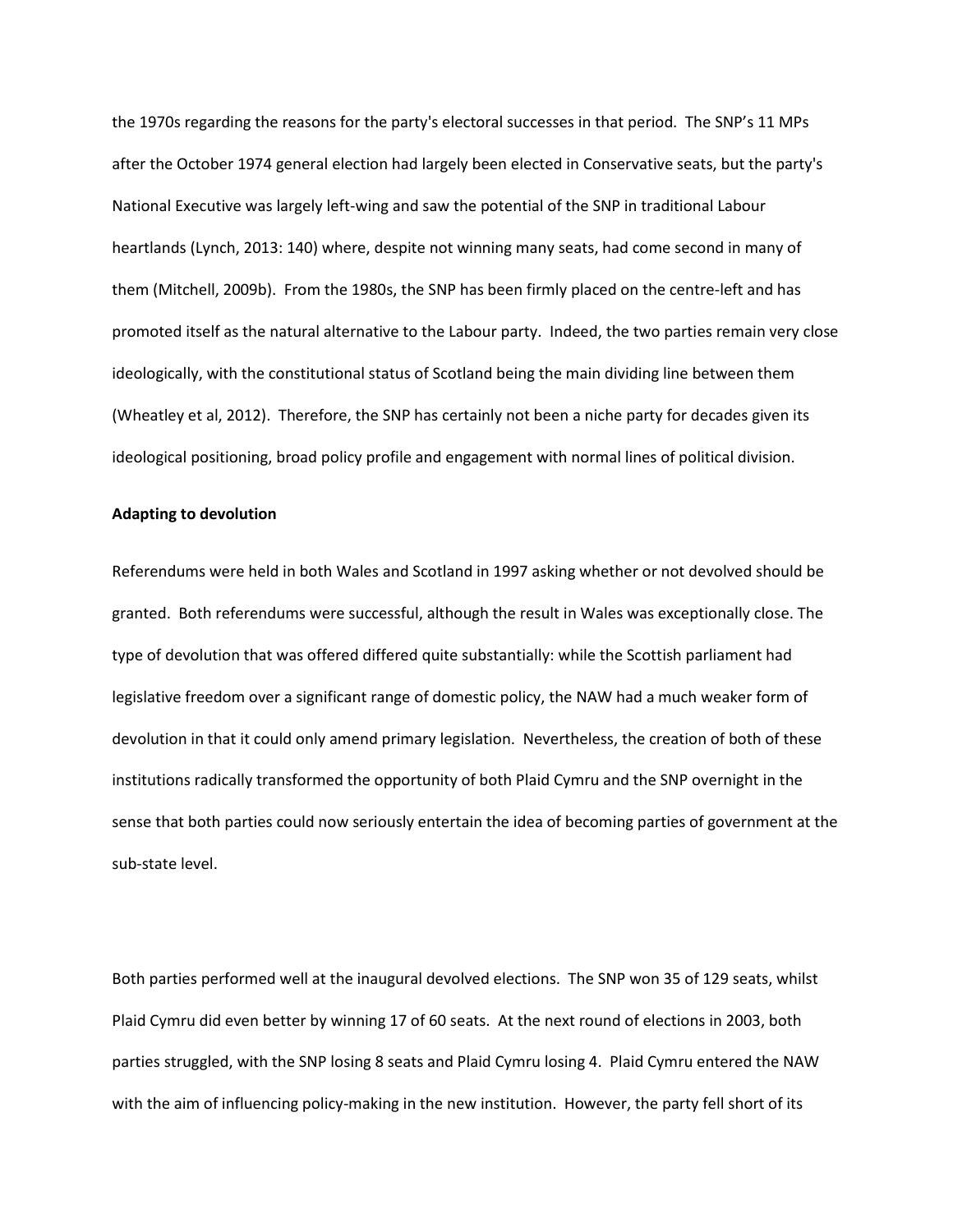policy ambitions and tensions within the party over its failure to articulate a more left-wing agenda and a lack of focus on the party's 'traditional' issues. Furthermore, the state-wide parties in Wales successfully moved on to 'nationalist' ground and thus took issues away from Plaid Cymru that traditionally belonged to them (Elias, 2009b). After the 2003 election, the party underwent a process of soul-searching regarding its purpose in Welsh politics: was Plaid Cymru a pressure group that existed to promote traditional interests such as the language and self-government for Wales, or was it an aspiring party of government (Elias, 2009b: 127)? The party held an election to determine its president, and the winner, Dafydd Iwan, signalled a party that wished to focus on a 'narrow' set of traditional issues, something that Elias (2009b: 128) suggests meant resorting to a more 'niche' political strategy. Despite these developments, Plaid Cymru entered governmental office in 2007 as a junior partner in coalition with Labour. As the next section will show, this process was used by party elites as a didactic mechanism through which the wider party could see the benefits of being a party of government and maintaining a mainstream profile.

The SNP's problems leading into the 2003 election were largely organisational ones. The party still retained an organisational structure that was largely unchanged from the 1960s, and branch delegates were responsible for electing the order in which candidates would be ranked on the party lists. A bitter period of internal wrangling began around the summer of 2002, and many of the party's most recognisable figures were placed so far down the lists that it became practically impossible for them to be elected (Mitchell, 2002). There are other reasons for the party's poor electoral performance, one being the success of smaller parties such as the socialists (Lynch, 2013: 253). However, the party's leader at the time, John Swinney, put a lot of blame on the internal wrangling and lacklustre organisational structures and took the opportunity to reform the party. The party underwent significant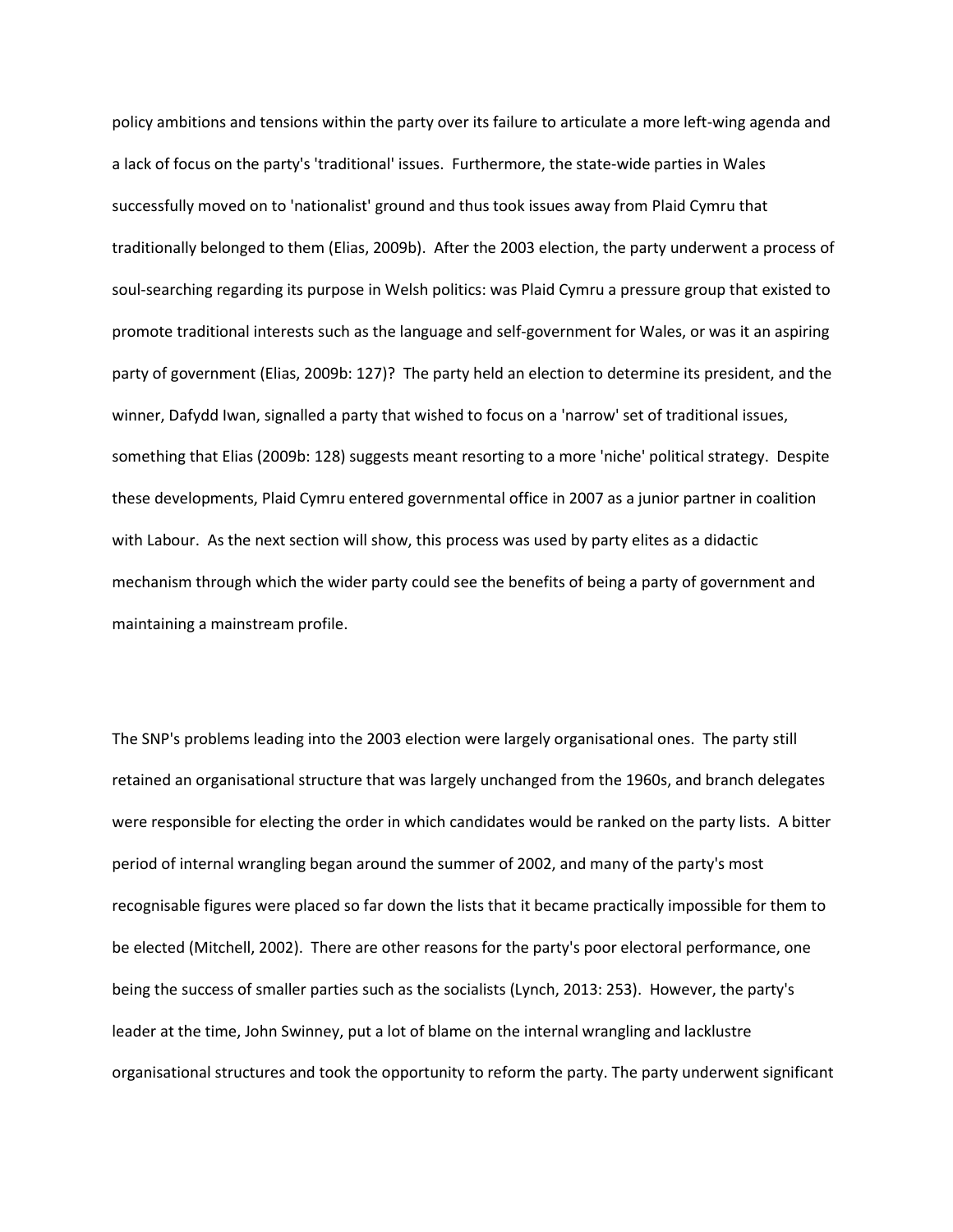organisational reforms in 2004, a process that resulted in a more professional party organisation (McAngus, 2014b; Mitchell et al, 2012). John Swinney stood down as SNP leader later that year after a poor European election result, and paved the way for the return of the party's former leader, Alex Salmond. The SNP, like Plaid Cymru, became a party of government in 2007. The party won 47 seats at the 2007 Scottish election, one more than Labour, on the back of a populist and pragmatic policy programme (Lynch, 2009). A coalition with the Liberal Democrats was sought but never materialised, and the SNP formed a single-party minority government. The next section will discuss how elites viewed this transition. Like Plaid Cymru, SNP elites were keen to show the public, through utilisation of governmental office, that the SNP was a trustworthy and 'normal' political party. .

# **What becoming a party of government meant for party elites - the search for a new status**

Throughout its history, the SNP has been ridiculed by its political opponents, in particular by its fiercest political rivals: Scottish Labour (Hassan, 2009). In the early 1960s, in the context of the SNP attempting to gain an electoral foothold at the local level, the then Conservative Secretary of State for Scotland, Michael Noble, jibed that the party 'couldn't run a toffee shop' (Mitchell, 1996: 201). As well as the party's credibility, its policy profile also came under attack. 'SNP: Still No Policies' was an insult used by the parties political opponents, and this jibe played a part in the party's determination to develop its policy profile in the late 1960s and into the 1970s (Mitchell, 1996: 207). Furthermore, the SNP's electoral success in 1974 was something of a poisoned chalice for the party in that there was confusion over who had actually voted for them. The party's breakthrough had been largely at the expense of Conservative seats, but the party came to the 'absurd' conclusion that it was Conservative voters who were backing them (Mitchell, 1996: 209). The party had in fact won over an anti-Conservative coalition of Labour and Liberal defectors in these seats, and this misinterpretation allowed Labour to brand the SNP as 'Tartan Tories' (Lynch, 2013: 138), a label which stuck with them for the next couple of decades.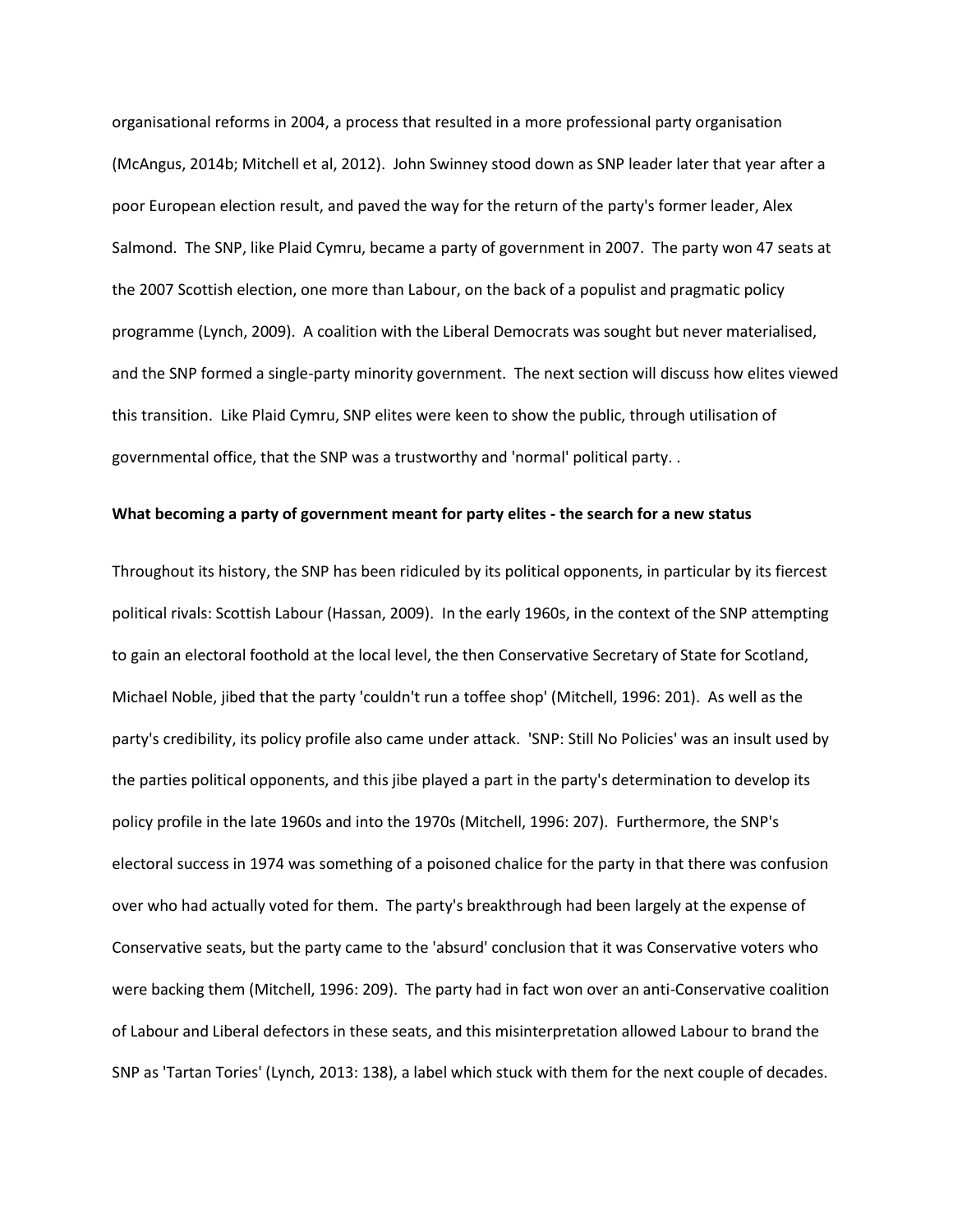In the first election to the Scottish Parliament in 1999, the SNP's raison d'etre of independence was highlighted by Labour in the infamous slogan 'divorce is an expensive business' which was adopted as part of 'a hard, abrasive, populist anti-Scottish Nationalist message' (Hassan and Shaw, 2012: 93). These are just examples of the most inventive jibes that have been levelled at the SNP over its lifespan. Even today, senior Labour figures still claim the SNP advocates a 'narrow nationalism' that is anathema to the values of solidarity (The Scotsman, 23<sup>rd</sup> September 2014).

The SNP's success at the 2007 Scottish election was evidence of just how much the party had become a mainstream political force given that their electoral success was based, largely, on the notion that they were perceived by the electorate as the most competent and able potential party of government in relation to Labour (Johns et al, 2009). However, the party was keen to illustrate through governmental office that the party had 'grown up' (Interview, SNP MSP), was 'no longer a single-issue party' (Interview, SNP MSP), and had long since shed any 'fringe or mickey mouse party' characteristics (Interview, SNP MSP). Although these statements can be seen in the context of trying to use governmental status to overcome and dispel some of the jibes mentioned above, they also represent the finality of the organisational reform process began by John Swinney in 2003. After the poor election, Swinney addressed the party's National Council and stated that 'in far too many areas of Scotland [the SNP lacks] that electoral credibility' (Swinney, 2003). By winning the most seats 2007 and defeating Labour, the party truly had matured and come of age after a difficult period of internal strife in the lead up to and after the 2003 Scottish election. This process cemented a vote for the SNP as a vote for a party of government, not a protest vote (Interview, SNP MSP). This result had, according to one MSP, made other voters less fearful of voting for the SNP and had helped the party win its unprecedented majority at the 2011 Scottish election (Interview, SNP MSP). Through becoming a party of government for the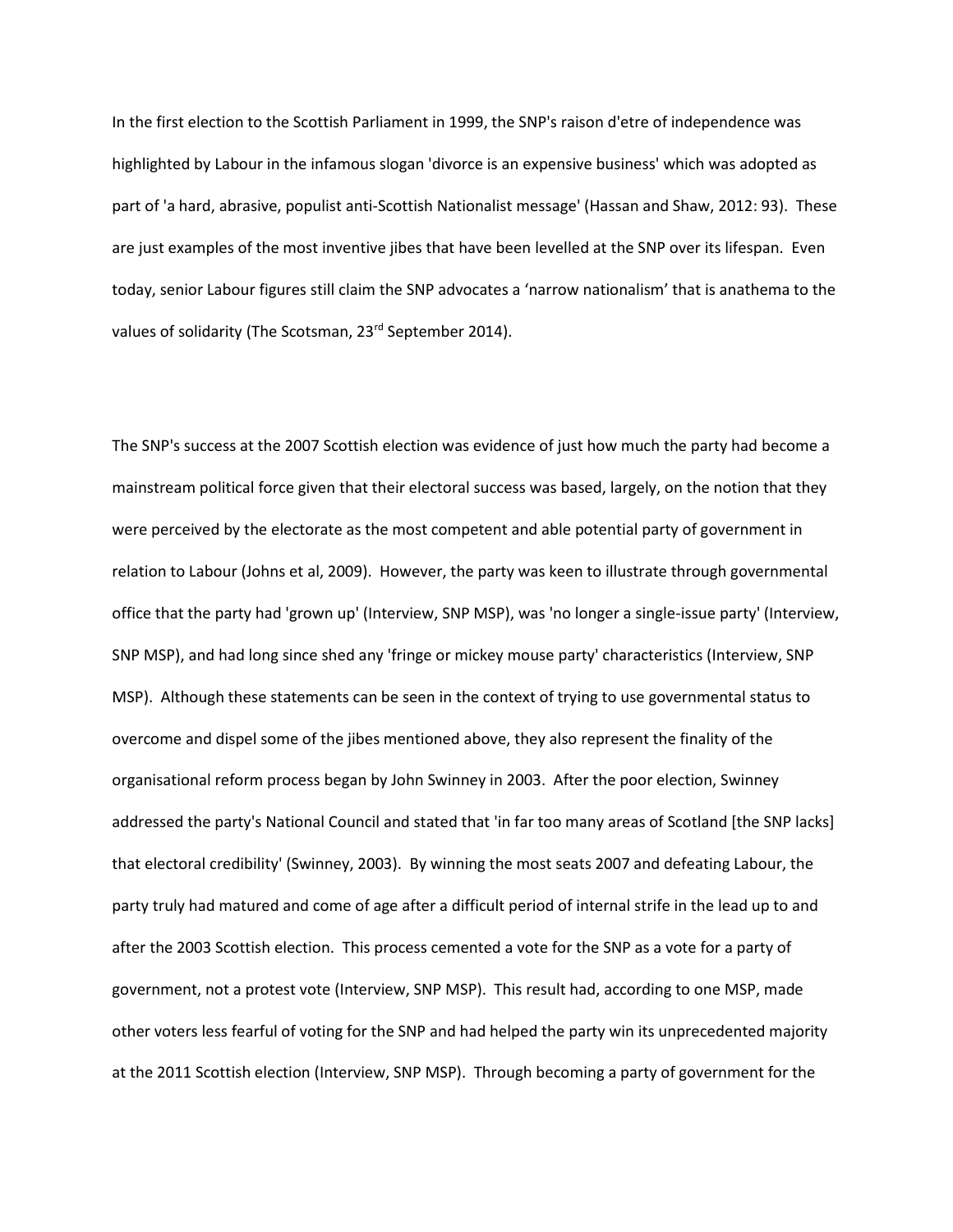first time, and thus embracing a new status and identity (Deschouwer, 2008), SNP elites saw government as mechanism to promote their party as having come of age and become truly 'normal'. Despite having achieved such a status already when viewed from the outside, elites in the party saw governmental office as an opportunity to confirm this state of affairs and promote the party as such.

The SNP's quest for credibility was not an end in itself. Not knowing the electoral success that would come in 2011, the SNP was focussed on playing the long game over independence (Lynch, 2013). This strategy is recognisable in interview data. According to an MSP, 'if you show that Scotland can run its own government' and 'manage resources, deliver policies and show ambition' then you can inspire confidence in Scotland's ability to run its own affairs (Interview, SNP MSP). Furthermore, one cabinet minister remarked that being in government provides the ability to demonstrate that '[Scotland] can govern [itself] better than London' and find 'Scottish solutions for Scottish problems' (Interview, SNP MSP). There is a sense within the SNP that overcoming much of the electorate's 'fear' of Scottish independence is one of the biggest issues facing the party, and emphasising competence is part of the strategy to show independence as less of a 'leap in the dark' and more of a 'natural progression from where [Scotland is] now.' (Interview, SNP MSP) If the SNP could show that it could 'do well' with the powers it had then the electorate will 'trust you in saying that more are necessary' (Interview, SNP MSP).

In late August 2007, the SNP as the Scottish Government released a report on the first 100 days of the parliamentary term, stating that they had 'published a White Paper on Independence and further responsibilities for the Scottish Parliament', as well as 'a draft Bill for a referendum' and had begun 'a national conversation about the future of Scotland's Parliament and Government.' (Scottish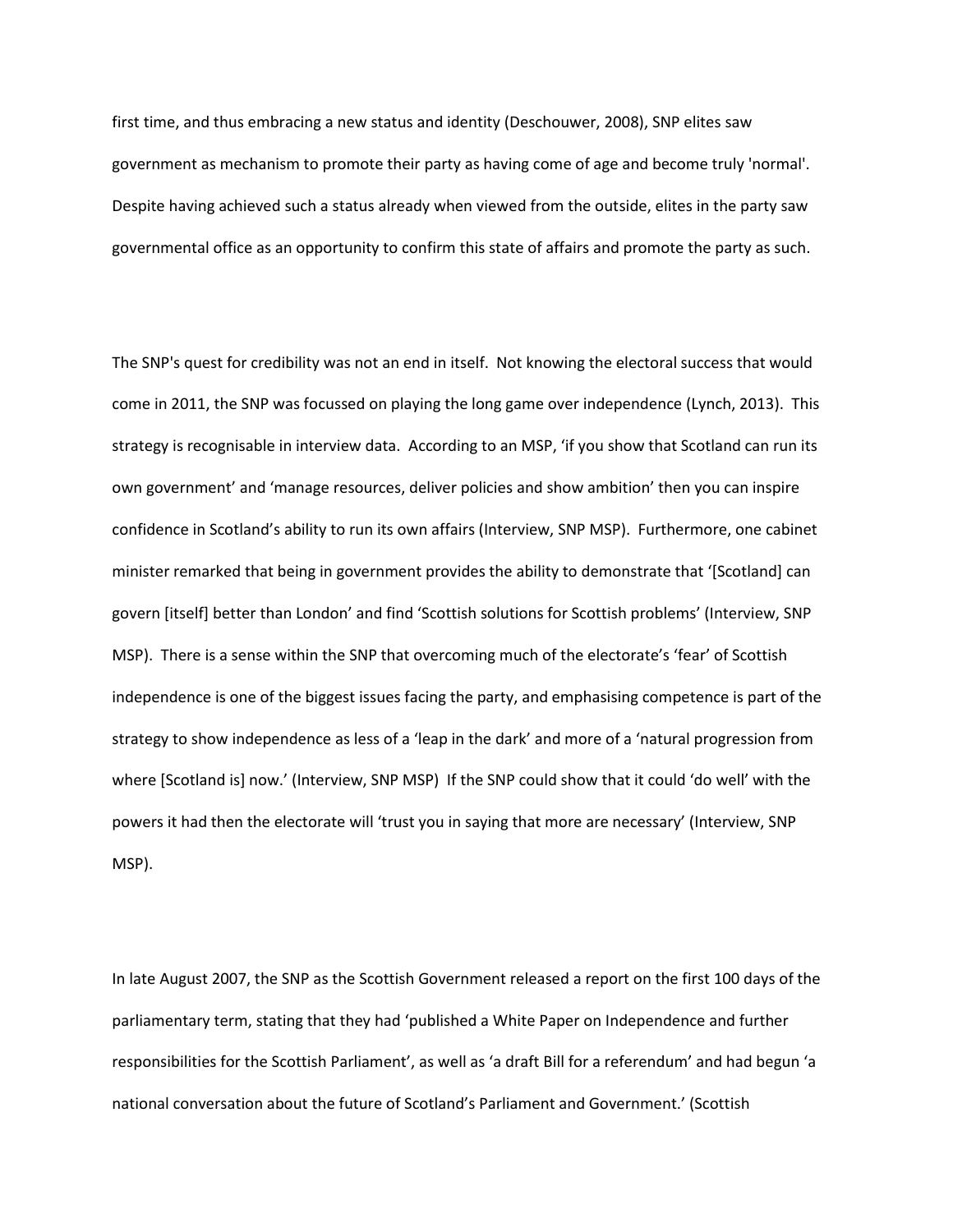Government, 2007). Without the majority needed to pass a bill which would trigger a referendum on independence, the SNP aimed to use governmental office to promote its primary goal by relaying the impression of governmental competence which would boost support for the SNP and independence; and use governmental office as a direct institutional platform to hold a referendum on Scottish independence (Harvey and Lynch, 2012), although it turned out to be unsuccessful in achieving this second aim in the 2007-2011 parliamentary term. Overall, the promotion of competency and normality was important for the SNP, but this desire to be seen in a positive light was also intended to promote the party's primary goal of Scottish independence.

Back in the 1930s, Labour dismissed Plaid Cymru as 'pro-fascist rabble' (Sandry, 2012: 62), a label that was to stick with the party despite the unfounded and untruthful nature of the charge (Wyn Jones, forthcoming). By the 1966 general election, the perception that the party was still a 'fringe movement of extremists'' was widely held, something that made the party's success in the Carmarthen by-election the same year all the more surprising (Morgan, 1981: 386). After 1966, Labour saw Plaid Cymru as an immediate electoral threat, and Plaid Cymru winning two seats and then three seats in the two respective general elections in 1974 showed that these fears were genuine. Figures within the Labour party described Plaid Cymru as a 'party of academic dreamers', and the idea of devolution in the 1970s was met with some fierce hostility from within the Labour party itself, the most extreme claims stating that devolution was a breeding ground for anti-Englishness and 'English haters' (Edwards, 2011:196- 197). Plaid Cymru's goal of Welsh self-government was associated with such sentiments, and the devolution proposals in the 1970s were attacked from within the Labour party on the basis that, amongst other things, it would facilitate the imposition of the Welsh language on non-Welsh speakers and place Wales on the 'slippery slope' towards political separation from the UK (Mitchell, 2009: 155).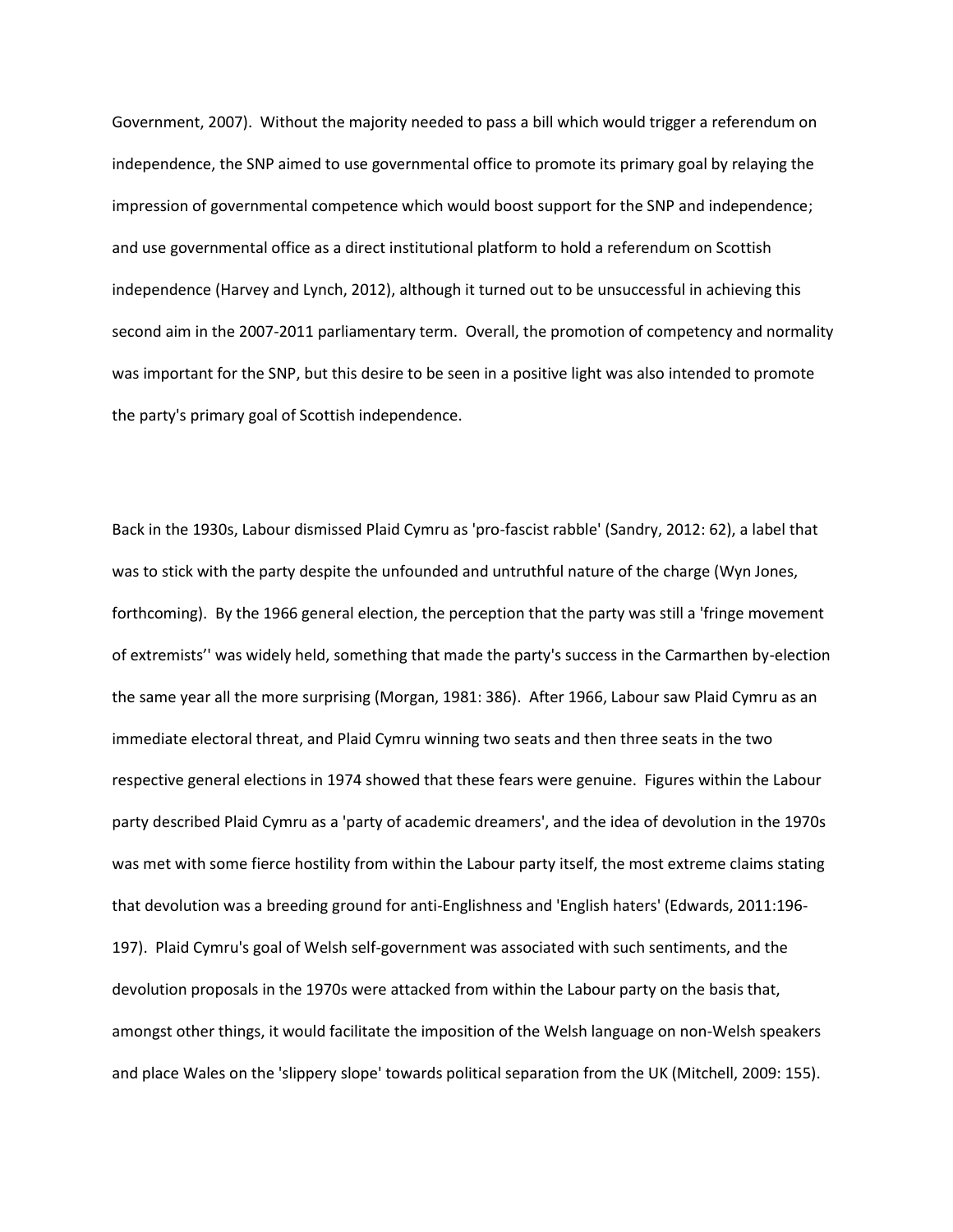These jibes and perceptions are just examples of the stereotypes that Plaid Cymru have historically been associated with. However, the party has had a chronic association with the Welsh language, with its electoral strength in the North and West of Wales closely correlated with these areas being where the Welsh language was, and still is, most widely spoken (McAllister, 2001: 76-77). The perception that Plaid Cymru is a party for Welsh speakers has been ingrained into the Welsh psyche by events such as Gwynfor Evans' threat to starve himself to death in 1980 if a Welsh language television channel, promised by Margaret Thatcher's government, was not created. These perceptions have persisted: English-speakers feel that the party cares less about them compared to how they care about Welsh speakers (McAngus, 2014b: 91-95). These conceptions are perpetuated by internal party politics within Plaid Cymru itself: the election of Dafydd Iwan as the party's President in 2005, for example, represented a desire by party activists to re-assert the centrality of traditional 'Plaid' issues to the Welsh nationalist project (Elias, 2009c: 543). Even in the run-up to forming a coalition with Labour, a leaked Labour document described Plaid as 'leaderless, rudderless and hopeless' and 'a shambles which could not run a cockle stall, let alone a country' when both parties were negotiating the terms of the One Wales Government in the summer of 2007 (Western Mail, 27th June 2007). Like the SNP, Plaid Cymru has spent most of its political life on the sidelines and has endured taunts and misconceptions as a result. However, Plaid Cymru also saw the potential of governmental office to dispel some of these misconceptions and use its new status as a mainstreaming mechanism.

Plaid Cymru elites believed that governmental status would show the electorate that the party was mature, trustworthy and constructive. On his acceptance as Deputy First Minister (DFM), Ieaun Wyn Jones stated Plaid had moved from being an 'opposition party' that existed 'to place pressure on other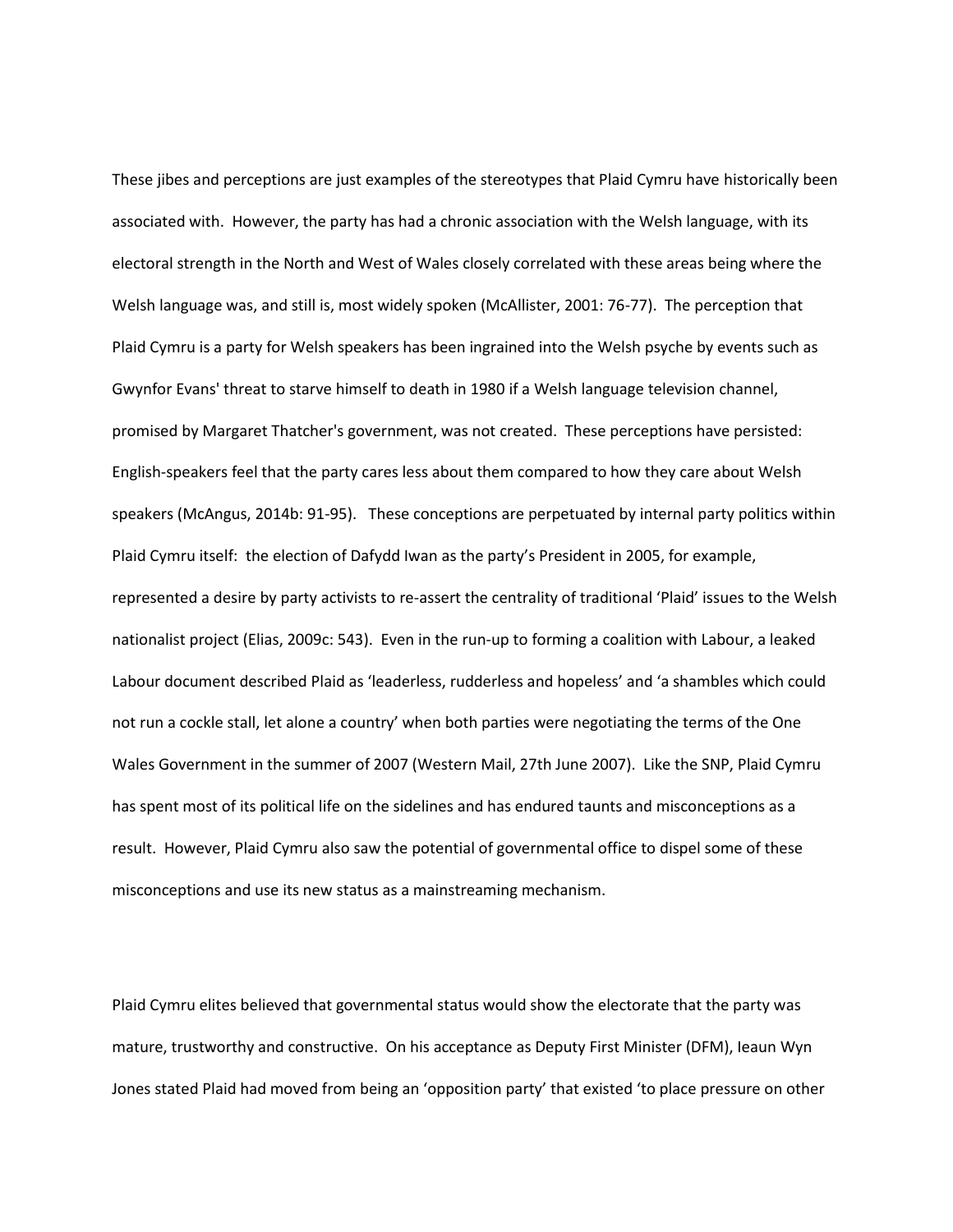parties to progress matters for Wales', to a partner in an 'innovative and stable Government that would serve the people of Wales for four years.' (Welsh Government, 2007a) Plaid was now a party that could no longer be 'accused of never being able to do anything' (Interview, Plaid Cymru AM) and could be 'trusted in government' (Interview, Plaid Cymru AM). One AM even suggested that Plaid Cymru could now be considered a 'more normal party alongside other parties in Wales' (Interview, Plaid Cymru AM), while a government minister in the One Wales Government stressed that the party was keen to show the electorate that it could engage in policy areas that were 'mainstream' and not 'traditional to Plaid', such as the language and the constitution (Interview, Plaid Cymru AM). Furthermore, becoming a party of government was a process by which the party itself could learn and evolve. In the opinion of a senior Plaid Cymru elite, governmental status would help Plaid mature as an organisation and provide sceptical elements in the party with an understanding of what government entailed (Interview, Plaid Cymru AM). The chance to simply sit at the cabinet table and undertake the business of governing Wales was perceived as vitally important for Plaid as a party (Interview, 29th September 2011). This belief is a manifestation of the debate within the party (discussed above) about Plaid Cymru's ultimate purpose in Welsh politics. This sentiment clearly represents the strand of opinion in the party that Plaid Cymru is a political party that contests elections for the purpose of becoming a party of government. The lack of these sentiments in SNP interview data suggests that the process of fundamental organisational reform that SNP underwent in 2004 largely set the party on a 'government-in-waiting' path, a process that occurred to a much lesser extent in the in Plaid Cymru between 2003 and 2007 (Elias, 2011). One AM who happened to one of the Assembly group who wished to remain in opposition in 2007 and operate on a 'supply and confidence basis' stated that they became convinced of the benefits of being in government as time went on (Interview, Plaid Cymru AM). Therefore, there is evidence that this strategy actually worked, at least with some previously sceptical elements of the party.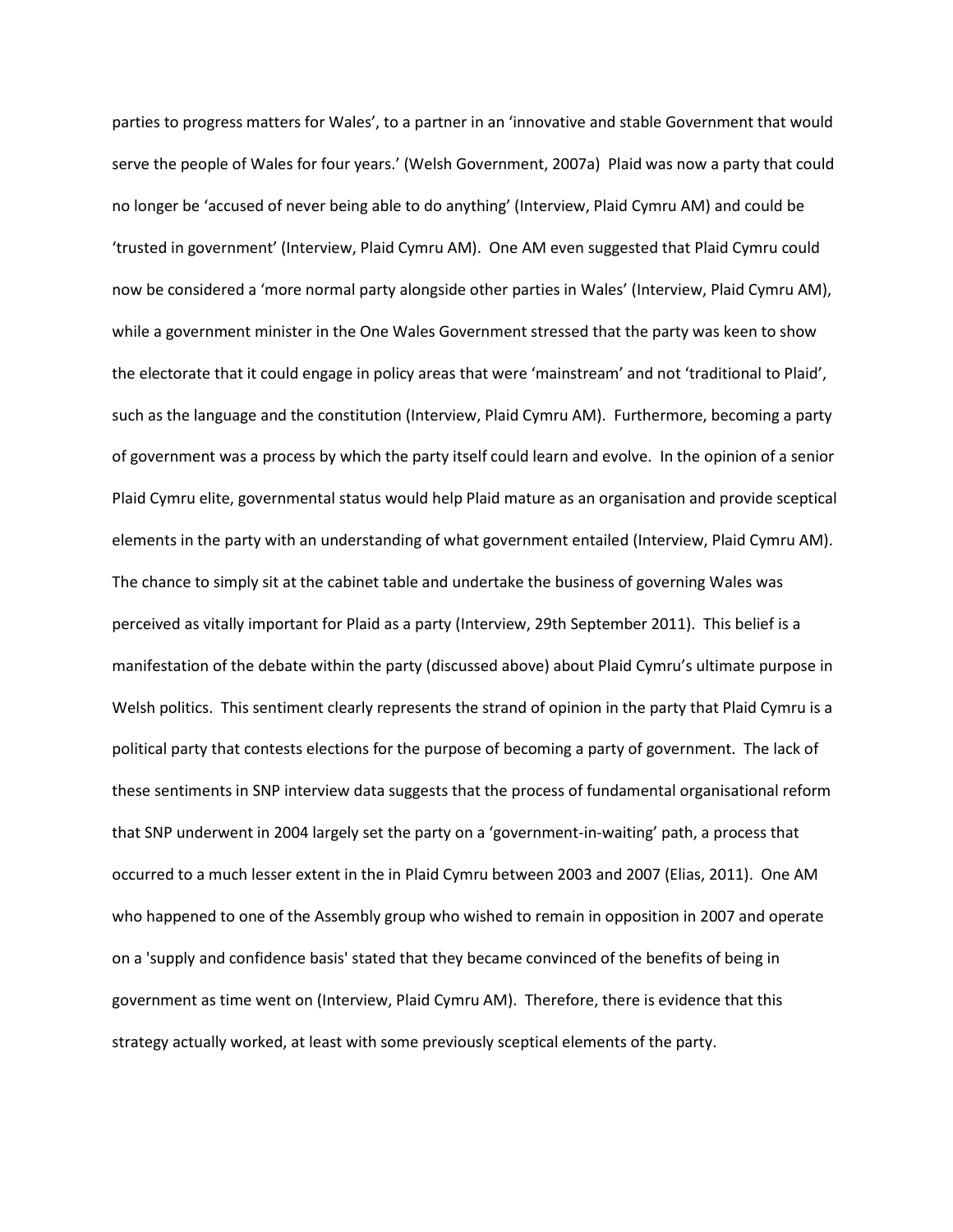Unlike the SNP, Plaid Cymru entered into coalition with a larger party after the 2007 Welsh election. Labour had actually been sworn in as a single-party minority government, but Labour's leader at the time, Rhodri Morgan, was keen to secure a majority through coalition. As a result of the negotiations with Labour that would lead to the signing of the One Wales Agreement and the formation of the One Wales Government, Plaid Cymru took up cabinet ministerial posts in Rural Affairs, Economy and Transport and Culture and Heritage, as well as a 'junior' housing minister role. There was a sense of satisfaction about the portfolios that the party ended up and with the outcome of the negotiations (Interview, Plaid Cymru AM), although the ministerial options that the party had would undoubtedly have been constrained by the fact that Labour had already formed a government. Despite this, a defence of the portfolios that were gained on the basis that two fairly large spending briefs (housing and the economy) were acquired (Interview, Plaid Cymru AM),

However, a number of elites felt that two of the portfolios (Culture and Heritage, and Rural Affairs) simply reinforced certain stereotypes of Plaid Cymru. According to one AM, 'language and the countryside are Plaid Cymru in everyone's mind' and the party should have only accepted one of these 'stereotype reinforcing' portfolios (Interview,Plaid Cymru AM). Another AM reiterates this position, stating that the party was appealing to its core vote by taking these portfolios and that Health or Education should have been sought instead (Interview, Plaid Cymru AM). However, the decision to take those particular portfolios has been defended on the basis that Labour had shown a 'lack of commitment' to the Welsh language' in the 2003-2007 period and that rural affairs was important because it affected areas where Plaid Cymru holds seats in both Wales and at the UK level (Interview, Plaid Cymru AM).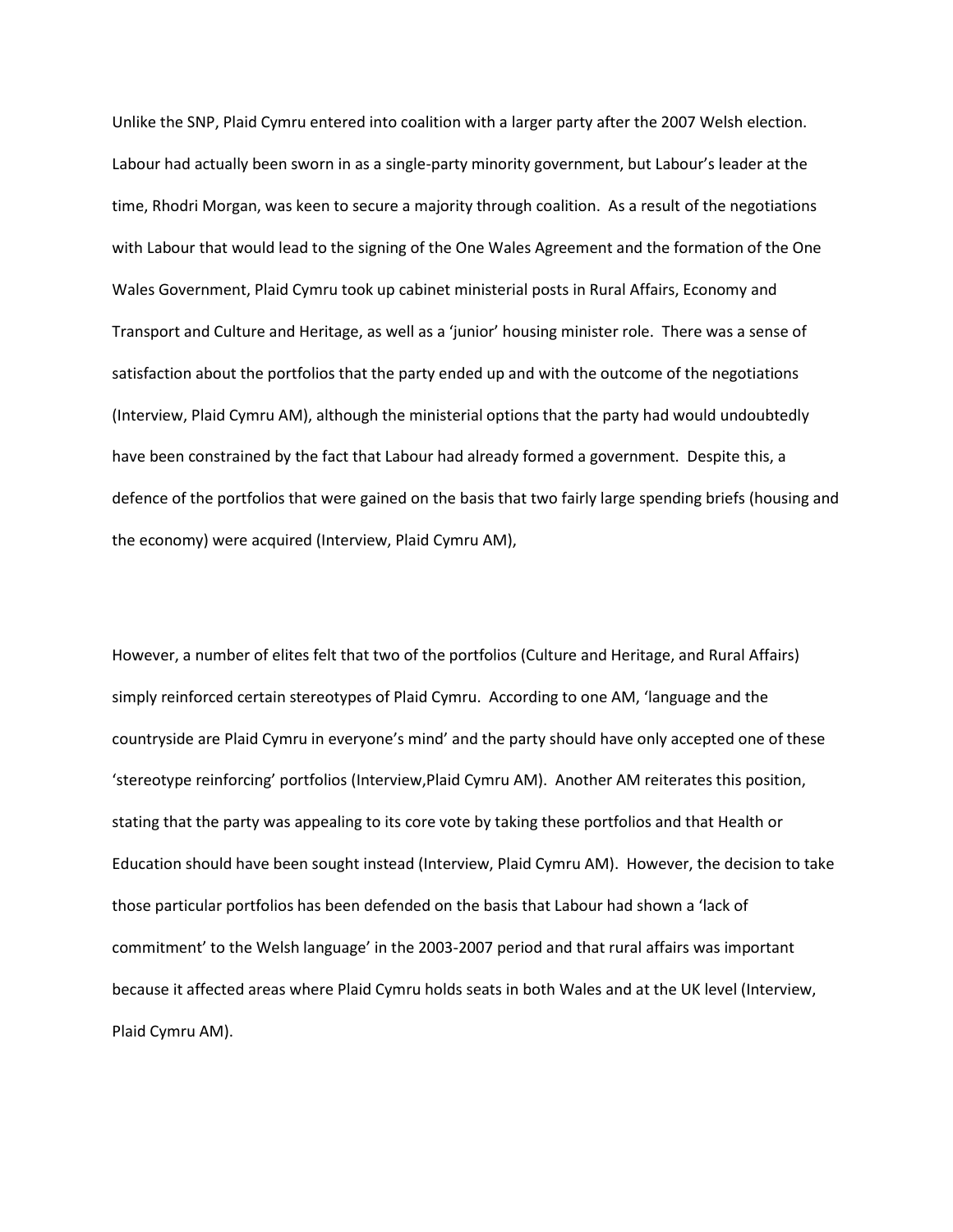Because of the history of the party, coupled with the (assumed) feelings and preferences of the party membership, Plaid Cymru was almost institutionally conditioned to take the stereotypical portfolios (cf. Browne and Feste, 1975). According to literature on the distribution of ministerial posts in coalition government, appointed ministers gain substantial control over agenda-setting and policy output (Austen-Smith and Banks, 1990; Laver & Shepsle, 1990: 874; Hindmoor, 2006: 62), and government was an opportunity to legislate in such areas. On entering government, the party's then Culture and Heritage minister, Rhodri Glyn Thomas, explicitly stated that Plaid Cymru would 'use the Assembly's new powers to strengthen the position of the language' (Welsh Government, 2007b). Indeed, the One Wales Government passed the Welsh Language Measure in 2011 which gave Welsh and English equal and official status in Wales. Despite clearly wishing to use governmental status as a mechanism to overcome stereotypes, Plaid Cymru placed heavy emphasis on its primary goals, and its behaviour on entering into government was bound by those goals. As well as the importance that the party placed on the Welsh Language, which did indeed facilitate internal hostilities during the One Wales Government (Elias, 2009b: 544), the party's period in office became dominated towards the end of the term by the referendum on further powers for the NAW (McAngus, 2014a). Unlike the SNP who were able to 'detach' the issue of the referendum, and thus their primary goal of independence, from many of their political and electoral activities (McAngus, 2014b), Plaid Cymru's period in office became defined by their primary goals. Although the party achieved significant policy success in office, they were not able to disassociate themselves from constitutional or language issues to the degree that some party elites wanted.

# **Conclusion**

The hypothesis that was outlined earlier in this paper has been confirmed through empirical analysis. Elites in Plaid Cymru and the SNP used the capacity, platform and status of governmental office to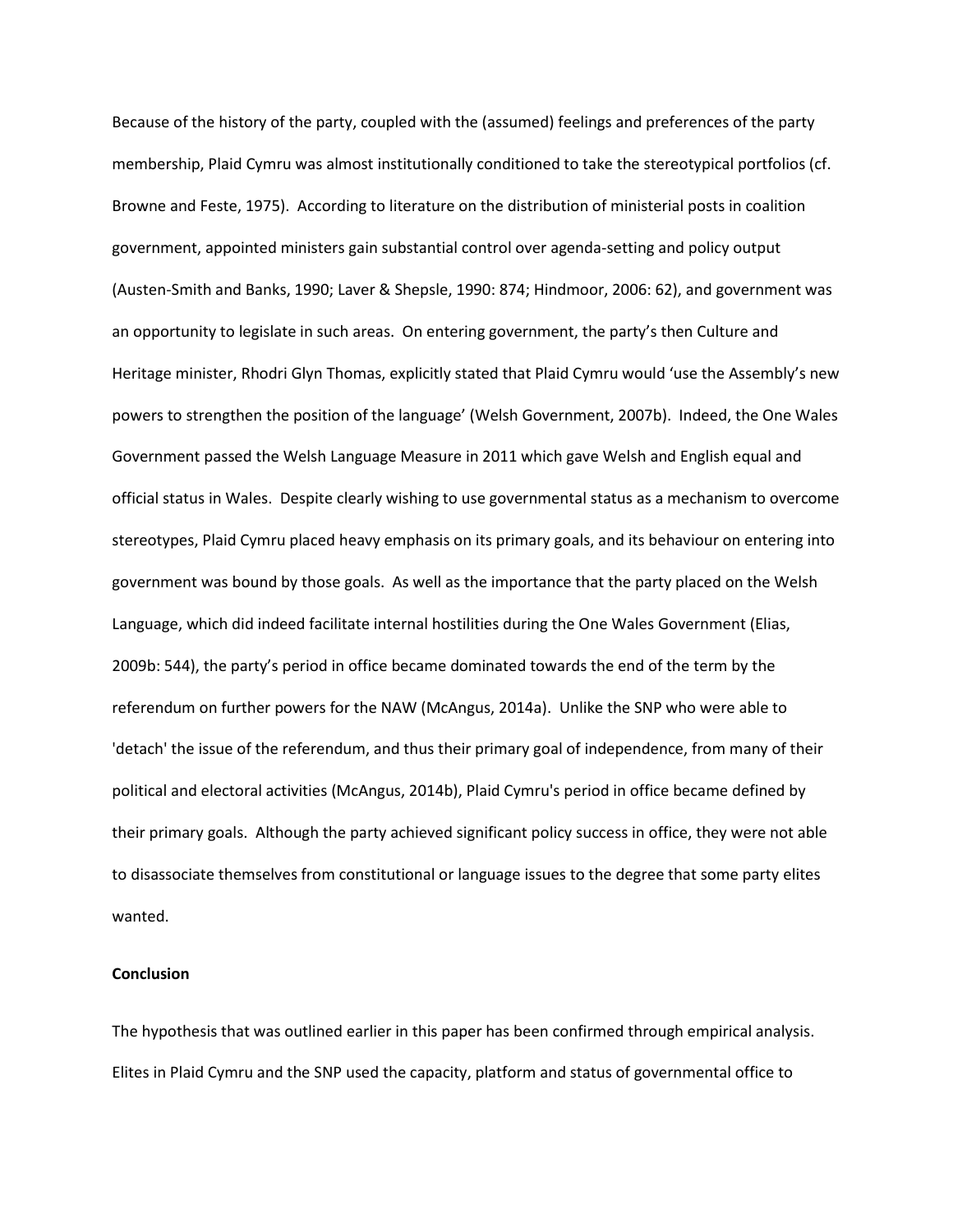promote the mainstream credentials of their parties. Both parties had long since become mainstream actors in terms of their policy development, ideological placement and engagement with non-SNRP specific issues. Nevertheless, crossing the threshold of governance was an opportunity, not previously available, to exhibit and prove that the parties did not live up to the stereotypes that their political opponents had painted of them previously. This process was common in both parties. However, the process was inhibited in the case of Plaid Cymru due to the ministerial portfolios that the party took up on becoming a junior coalition partner. Some party elites were of the opinion that the party had to be seen to pushing for the implementation of its primary goals, but others felt that by taking up the portfolios that it did the party was simply perpetuating the stereotypes that it aimed to dispel. The SNP did not face these pressures due to the fact that it entered into government alone, but also because it does not promote cultural issues as a primary goal and is able to 'detach' the issue of independence as a referendum on the issue acts as a safety net for a potentially sceptical electorate.

However, there are some important differences between the parties that were investigated in this paper. The SNP had gone through a painful process of organisational reform in 2004 and as a result had committed itself to being an alternative party of government. The party duly entered into government in 2007 and was keen to use this new status to show the public that it was a trustworthy and competent party. Acting in this way was deliberate in the sense that the party had the wider ambition of using governmental office as a mechanism to steer Scotland towards independent statehood. Plaid Cymru elites, unlike SNP elites, stressed the importance of using governmental status as a tool through which party members could learn how to be a more mature and effective political party that existed to shape policy and utilise political power. These sentiments can be interpreted as a response to the period between 2003 and 2007 when, as Elias (2009b) describes, the party struggled with its status in Welsh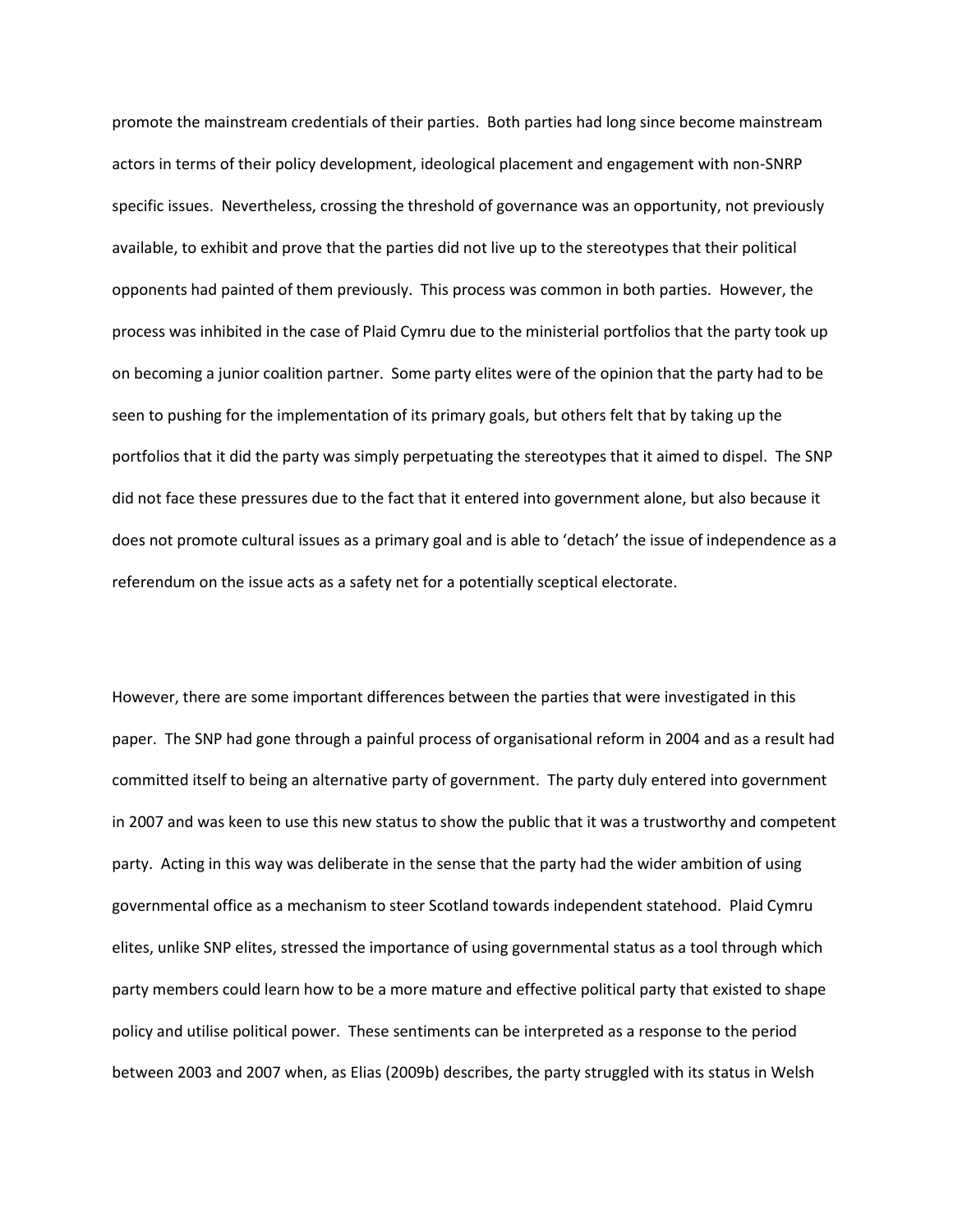politics and reverted back to the promotion of certain 'niche' characteristics. A number of elites were keen to promote Plaid Cymru as a political party and not as a pressure group, and shift the balance between the three 'faces' of the party towards the party in public office (Mair, 1994: 4). Interview evidence suggests that this strategy was at least partly success, and Plaid Cymru's new leader as of 2012, Leanne Wood, has made becoming the largest party in the NAW and entering government on that basis one of her key strategic aims. Therefore, perhaps a spell in office will prove to be the catalyst for a longterm and stable strategy by party elites to promote office-seeking behaviour.

Although this paper focuses on only two parties, the theoretical approach and empirical analysis provides the basis for other scholars interested in SNRPs to investigate elite opinion on going into government. The assumption here would be that they would be likely to uncover similar findings. However, as the opening paragraph in this paper stated, parties are the product of their histories and so different SNRPs, as with Plaid Cymru and the SNP, will be expected to experience the crossing of the Rubicon into government in a way that is, to an extent, unique to them. That said, the common themes of trying to prove the party's credentials as credible and mainstream, as well as attempting to undermine stereotypes, is expected to be present. The manner in which these issues manifest themselves historically and impact on the SNRP will be, of course, different in each case given their unique histories and legacies.

#### **Bibliography**

Adams, James, Michael Clark, Lawrence Ezrow, and Garrett Glasgow (2006). 'Are Niche Parties Fundamentally Different from Mainstream Parties? The Causes and the Electoral Consequences of Western European Parties' Policy Shifts, 1976–1998' American Journal of Political Science, 50(3): pp. 513-529.

Austen-Smith, David and Jeffrey Banks (1990) 'Stable Governments and the Allocation of Policy Portfolios' American Political Science Review 84: pp. 891-906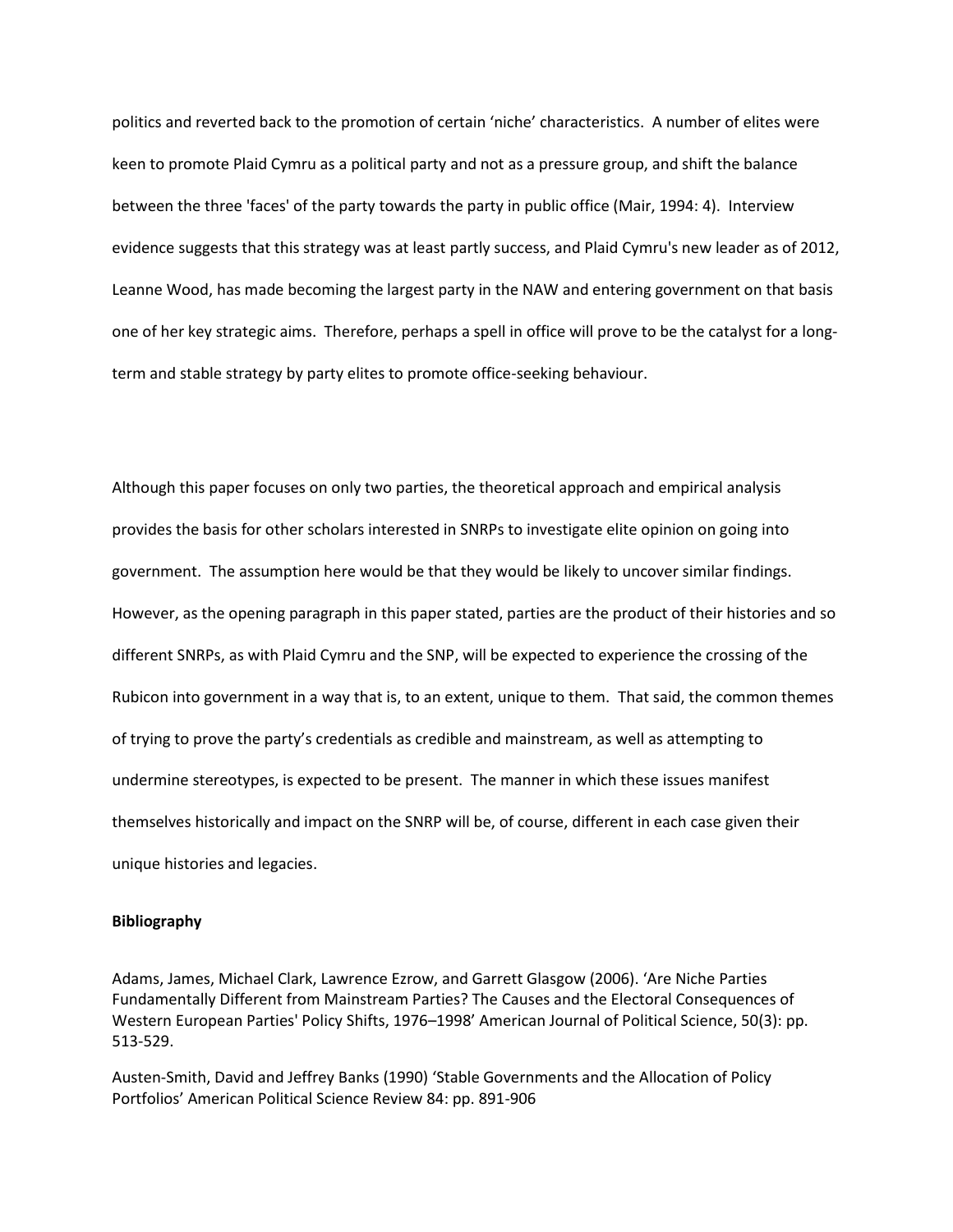Bolleyer, Nicole (2008) 'The Organizational Costs of Public Office' in Deschouwer, Kris (ed) New Parties in Government: In Power for the First Time (London: Routledge) pp.17-44

Browne, E.C. & Feste, K. (1975) 'Qualitative dimensions of coalition payoffs: Evidence for European party governments, 1945–1970' American Behavioral Scientist 18(4): pp. 530–556.

Buelens, Jo and Airo Hino (2008) 'The Electoral Fate of New Parties in Government' in Deschouwer, Kris (ed) New Parties in Government: In Power for the First Time (London: Routledge) pp.157-174

Carter, Catríona and Romain Pasquier (2010) 'Introduction: Studying Regions as 'Spaces for Politics': Re-Thinking Territory and Strategic Action' Regional and Federal Studies 20: pp. 281-294

Davies, D. Hywel (1983) The Welsh Nationalist Party 1925-1945: A Call to Nationhood (New York: St. Martin's Press Inc.)

Davies, John (1993) A History of Wales (London: Penguin)

De Winter, Lieven and Margarita Gomez-Reino Cachafeiro (2002) 'European Integration and Ethnoregionalist Parties' Party Politics 8: pp. 483-503

De Winter, Lieven., Margarita Gómez-Reino and Peter Lynch (eds.) (1996) Autonomist Parties In Europe: Identity Politics And the Revival of the Territorial Cleavage. Barcelona: ICPS

De Winter, Lieven and Huri Türsan (eds.) (1998) Regionalist Parties in Western Europe (London: Routledge)

Deschouwer, Kris (2008) 'Comparing Newly Governing Parties' in Deschouwer, Kris (ed) New Parties in Government: In Power for the First Time (London: Routledge) pp. 1-16

Duncan, Fraser (2007) ''Lately, Things Just Don't Seem the Same': External Shocks, Party Change and the Adaptation of the Dutch Christian Democrats during 'Purple Hague' 1994-8' Party Politics 13(1): pp. 69- 87

Edwards, Andrew (2009) Labour's Crisis: Plaid Cymru, The Conservatives, and the Decline of the Labour Party in North West Wales, 1960-74 (Cardiff: Welsh Academic Press)

Elias, Anwen (2009a) Minority Nationalist Parties and European Integration: A Comparative Study (New York: Routledge)

Elias, Anwen (2009b) 'Plaid Cymru and the Challenges of Adapting to Post-Devolution Wales', Contemporary Wales, 22(1): pp. 113-138

Elias, Anwen (2009c) 'From Protest to Power: Mapping the Ideological Evolution of Plaid Cymru and the Bloque Nacionalista Galego' Regional and Federal Studies 19: pp. 533-557

Elias, Anwen (2011) 'Plaid Cymru' in Elias, Anwen and Fillippo Tronconi (eds) From Protest to Power: Autonomist parties and the Challenges of Representation (Vienna: Wilhelm Braumüller) pp. 259-282

Elias, Anwen and Fillippo Tronconi (2011a) 'From Protest to Power: Autonomist Parties in Government' Party Politics 17(4): pp. 505-524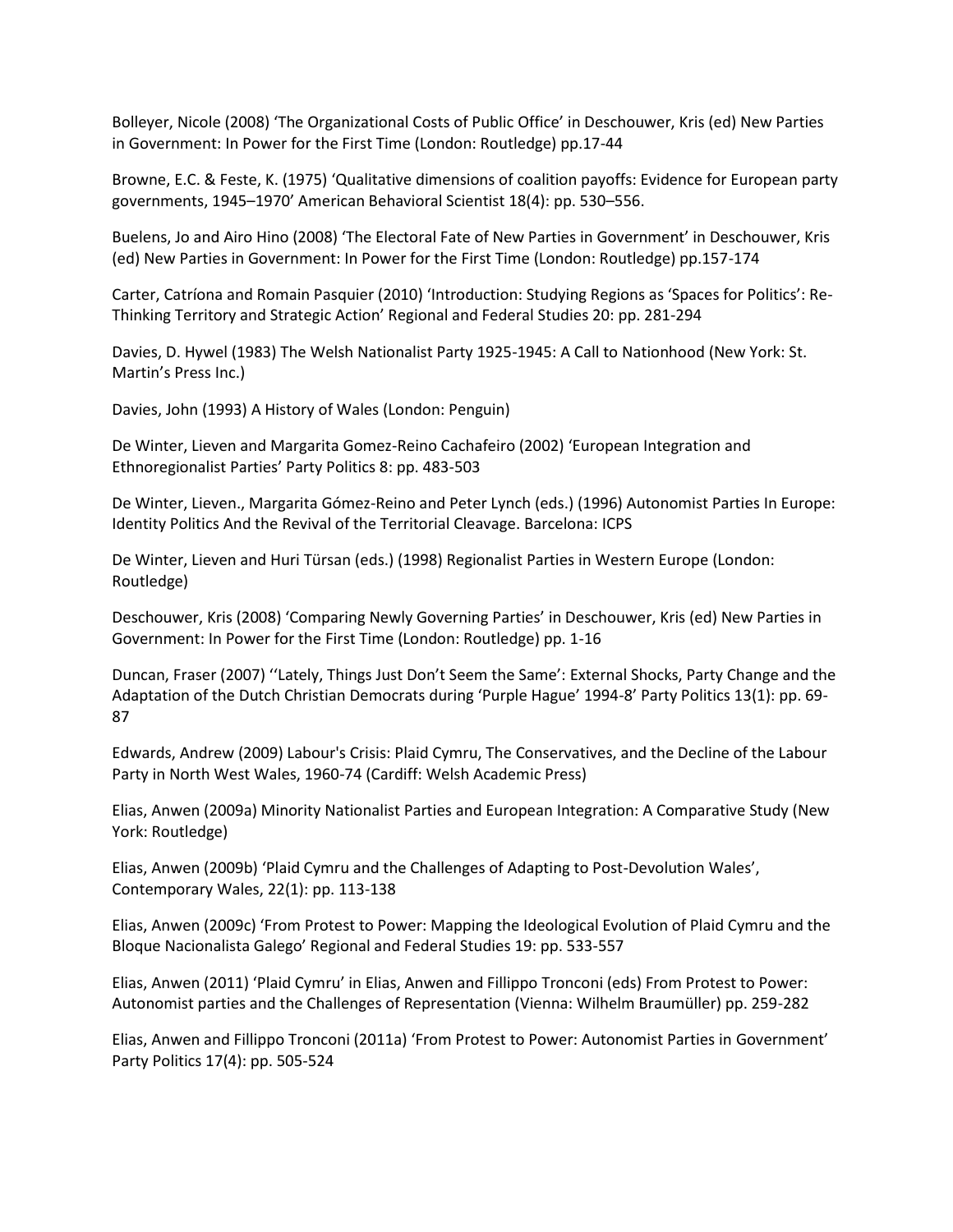Elias, Anwen and Fillippo Tronconi (2011b) 'Introduction: Autonomist Parties and the Challenges of Political Representation' in Elias, Anwen and Fillippo Tronconi (eds) From Protest to Power: Autonomist parties and the Challenges of Representation (Vienna: Wilhelm Braumüller) pp. 1-25

Evans, Rhys (2008) Gwynfor Evans: A Portrait of a Patriot (Talybont: Y Lolfa Cyf.)

Finlay, Richard (1994) Independent and Free: Scottish Politics and the Origins of the Scottish National Party 1918-1945 (Edinburgh: John Donald Publishers Ltd)

Finlay, Richard (2009) 'The Early Years: From the Inter-War Period to the Mid-1960s' in Hassan, Gerry (ed) The Modern SNP: From Protest to Power (Edinburgh: Edinburgh University Press) pp. 19-30

Freeden, Michael (1998) 'Is Nationalism a Distinct Ideology?' Political Studies 46: pp. 748-765

Harmel, Robert and Kenneth Janda (1994) 'An Integrated Theory of Party Goals and Party Change' Journal of Theoretical Politics 6(3): pp. 259-287

Harvey, Malcolm and Peter Lynch (2012) 'Inside the National Conversation: The SNP Government and the Politics of Independence 2007-2010' Scottish Affairs 80

Hassan, Gerry (2009) 'The Auld Enemies: Scottish Nationalism and Scottish Labour' in Hassan, Gerry (ed) The Modern SNP: From Protest to Power (Edinburgh: Edinburgh University Press) pp. 147-161

Hassan, Gerry and Eric Shaw (2012) The Strange Death of Labour Scotland (Edinburgh: Edinburgh University Press)

Hepburn, Eve (2009) 'Introduction: Re-Conceptualising Sub-State Mobilization' Regional and Federal Studies 19(4-5): pp. 477-499

Hindmoor, Andrew (2006) Rational Choice (Basingstoke: Palgrave Macmillan)

Jeffrey, Charlie (2009) 'New Research Agendas on Regional Party Competition' Regional and Federal Studies 19: pp. 639-650

Johns, Robert; James Mitchell, David Denver and Charles Pattie (2009) 'Valence Politics in Scotland: Towards an Explanation of the 2007 Election' Political Studies 57: pp. 207-233

Johns, Robert; James Mitchell and Christopher J. Carman (2013) 'Constitution or Competence? The SNP's Re-election in 2011' Political Studies (forthcoming issue)

Laver, Michael and Kenneth A. Shepsle (1990) 'Coalitions and Cabinet Government' American Political Science Review 84: pp. 873-890

Lynch, Peter (1996) Minority Nationalism and European Integration (Cardiff: University of Wales Press)

Lynch, Peter (2009) 'From Social Democracy Back to No Ideology? The Scottish National Party and Ideological Change in a Multi-Level Electoral Setting' Regional and Federal Studies 19: pp. 619-637

Lynch, Peter (2013) The History of the Scottish National Party 2nd Edition (Cardiff: Welsh Academic Press)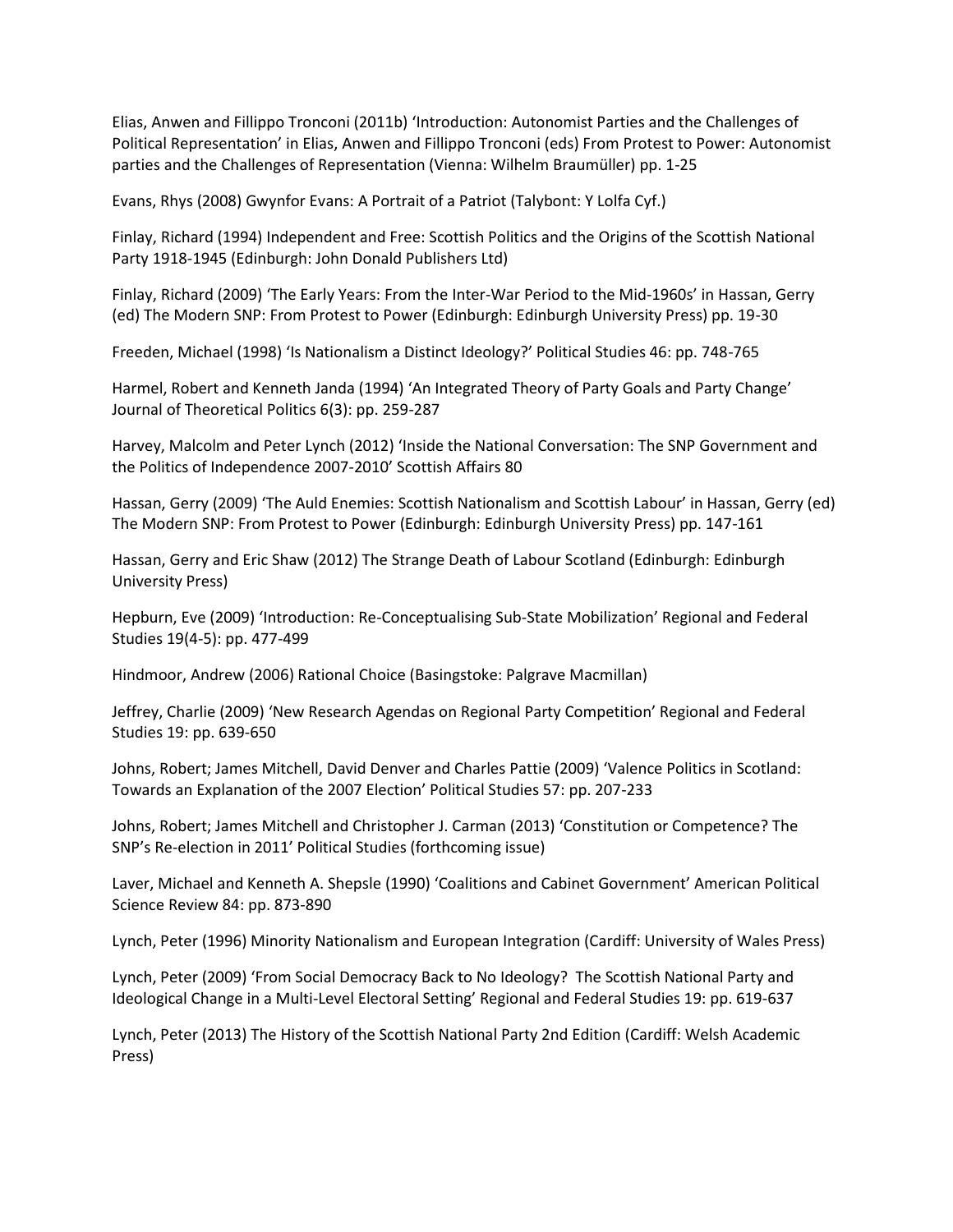Mair, Peter (1994) 'Party Organizations: From Civil Society to the State' in Katz, Richard S. and Peter Mair (eds) How Parties Organize (London: SAGE) pp. 1-22

McAllister, Laura (2001) Plaid Cymru: The Emergence of a Political Party (Bridgend: Poetry Wales Press Ltd)

McAngus, Craig (2014a) 'Policy and Office at the Expense of Votes: Plaid Cymru and the One Wales Government' Regional and Federal Studies' Regional and Federal Studies 24(2): pp.209-227

McAngus, Craig (2014b) Adapting to Devolution: Governmental Participation and Organisational Reform in Plaid Cymru and the Scottish National Party (Unpublished PhD Thesis, University of Strathclyde)

McDonnell, Duncan and James L. Newell (2011) 'Outsider parties in government in Western Europe' Party Politics 17(4): pp. 443-452

Meguid, Bonnie M. (2005) 'Competition Between Unequals: The Role of Mainstream Party Strategy in Niche Party Success' American Political Science Review 99(3): pp. 347-359

Mitchell, James (1996) Strategies for Self-Government: The Campaigns for a Scottish Parliament (Exeter: Short Run Press Ltd.)

Mitchell, James (2002) 'Political Parties' in Nations and Regions: The Dynamics of Devolution, Quarterly Monitoring Programme, Scotland (August 2002) (Accessed 2nd February 2014) http://www.ucl.ac.uk/constitution-unit/research/research-archive/dmr99- 04/scotland\_august\_2002.pdf

Mitchell, James (2009a) Devolution in the UK (Manchester: Manchester University Press)

Mitchell, James (2009b) 'From Breakthrough to Mainstream: The Politics of Potential and Blackmail' in Hassan, Gerry (ed) The Modern SNP: From Protest to Power (Edinburgh: Edinburgh University Press) pp. 31-41

Mitchell, James; Lynn Bennie and Robert Johns (2012) The SNP: Transition to Power (Oxford: Oxford University Press)

Morgan, Kenneth O. (1981) 'Rebirth of a Nation: Wales, 1880-1980 (Oxford: Oxford University Press)

Müller-Rommel, Ferdinand (1998) 'Ethnoregionalist Parties in Western Europe: Theoretical Considerations and Framework of Analysis', in De Winter, Lieven and Huri Tursan (eds), Regionalist parties in Western Europe, (London: Routledge) pp. 17-27

Plaid Cymru (2013) Cyfansoddiad/Constitution (Cardiff: Plaid Cymru)

Rahn, Wendy M. (1993) 'The Role of Partisan Stereotypes in Information Processing About Political Candidates' American Journal of Political Science 37: pp. 472-496

Rokkan, Stein and Derek Urwin (1983) Economy, Territory, Identity: Politics in West European Peripheries. London: Sage

Sandry, Alan (2011) Plaid Cyrmu: An Ideological Analysis (Cardiff: Welsh Academic Press)

Scott, John (1990) A Matter of Record: Documentary Sources in Social Research (Cambridge: Polity)